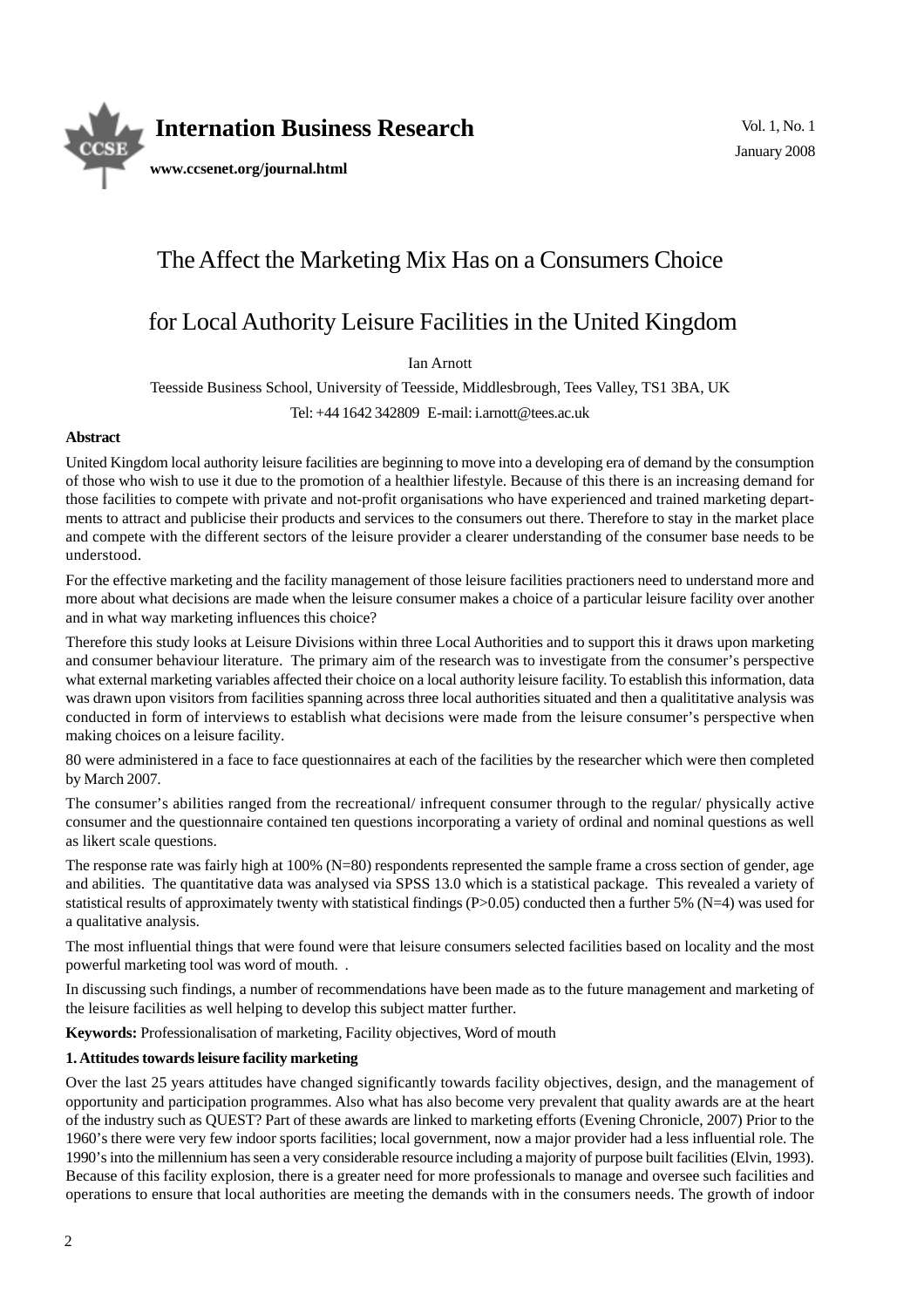provision in Britain is moving towards a total of 2,500 or so sports and leisure centres, has undoubtly led to increased participation in sport. Although it is difficult to be precise about the number of indoor sports centres and halls it has been estimated 3500 in Great Britain

27.5 million people participate in sport and recreation in the UK at least once a week, in comparison to 15 million, five years previously. In 2002 the government's Game plan was a turning point for sport with in the England as to achieve inclusion with in communities by the use of and building of more sports facilities (Sport England, 2006). Because of this increased demand the way in which leisure facilities and their programs are projected require a more professional approach to marketing in attracting the discerning consumer,

## *1.1 The Professionalism of the image of facilities through marketing*

The marketing of leisure facilities is a complex situation especially in the attraction of the diversity of its consumer. Two of the most difficult areas to define in leisure facility management are marketing and leisure (Crump & Clowes, 1992). Each one with in its own right is a multi disciplinary subject, and each one is becoming a growing area of academic study in the past ten years (Beech and Chadwick, 2007). Yet markets and leisure have existed in some form as a long form of human society (Mills, 1992).

Most marketing theory is based on the manufacturing industry, but today it is widely becoming a wide base in employment. With in the UK. It also must be recognised that the diversity of the range of employment in this area. Globally the sport and leisure industry has become what is now recognised as a major economical force that is an integral part of modern society (Haggerty & Patton, 1994) so more marketing professionals are required.

Marketing with in sport and leisure is an area that these leisure professionals are seeking help (Steer, 2005). A number of sport and leisure facilities especially in light of today's market place with increased governmental pressure on meeting financial targets are expected to entice its consumer base and compete with other leisure providers. Due to Compulsory Competitive Tendering (CCT) during the conservative government and now "Best Value" through the Labour a more professional approach to marketing is needed.

Though there is an increased demand for leisure, and government legislation is pressurising its providers and managers there are still a number of sport and leisure facilities struggling to produce a profit (Howards & Compton, 1995) in a highly competitive marketplace, and many are seeking to improving marketing efforts to strengthen their organisations (Mullins, Hardy & Sutton, 2000)

Over the last two decades demands on the provision of leisure services has increased in demand for the provision of sport and recreation facilities (Beech & Chadwick, 2004). Leisure professionals need to understand the key concepts of marketing and understand the decision in choice of its consumer, but yet this is the area they lack understanding in.

# *1.2 Leisure facility marketing still young in development*

Leisure facility marketing is still a young and developing discipline and it is helpful to determine the direction of this field. One such area that appears to be vital to the practioner in a competitive leisure market place is the need to better understand consumer behaviour. Only when the leisure facility marketer appreciates the needs and decision making processes of its consumers can he/she determine a sustainable competitive advantage and improve his/her marketing communications

The primary purpose of this study was to investigate; *The Affect the Marketing Mix has on a Consumers choice for Local Authority Leisure facilities in the United Kingdom.* The general framework underpinning this is from Engel, Kollat and Blackwells model of consumer behaviour shown in figure 1. Being first introduced in 1968 and updated in 1990 (Rice, 1997), this model identifies key variables that allow the marketer to understand the early searching stages in a making to pa particular leisure facility.

By using this model it takes the process of purchasing as a problem solving/ decision making exercise. In the marketing context, Engel, Blackwell and Miiniard (1990) suggest that this becomes: Motivation and recognition of need, information Search, Evaluate alternatives, Purchase and Outcomes (Lancaster & Reynolds, 2002). By using this model, it provides the manager with a largely theoretical approach to investigate the consumer buyer behaviour unlike the fragmented approach in the past (Chelladurai, 1994).

More specifically, this study focused upon the decision making process of the leisure consumer and in particular what will determine the process and factors that influence their choices in choosing a leisure facility.

This model has been applied by Brassington and Petitt (2000) to the product decision making process as such as purchasing a car or a bar of chocolate, but what must be argued is it applicable to leisure services? What attracts a person to a particular facility when there are so many other facilities to choose from with in the local area?

Given, the limited information and application of consumer needs to leisure facility marketing the research looks at a number of different profiles behind leisure facility consumers in England and furthermore why they chose them. And then subsequently looking at the decision making processes they went through.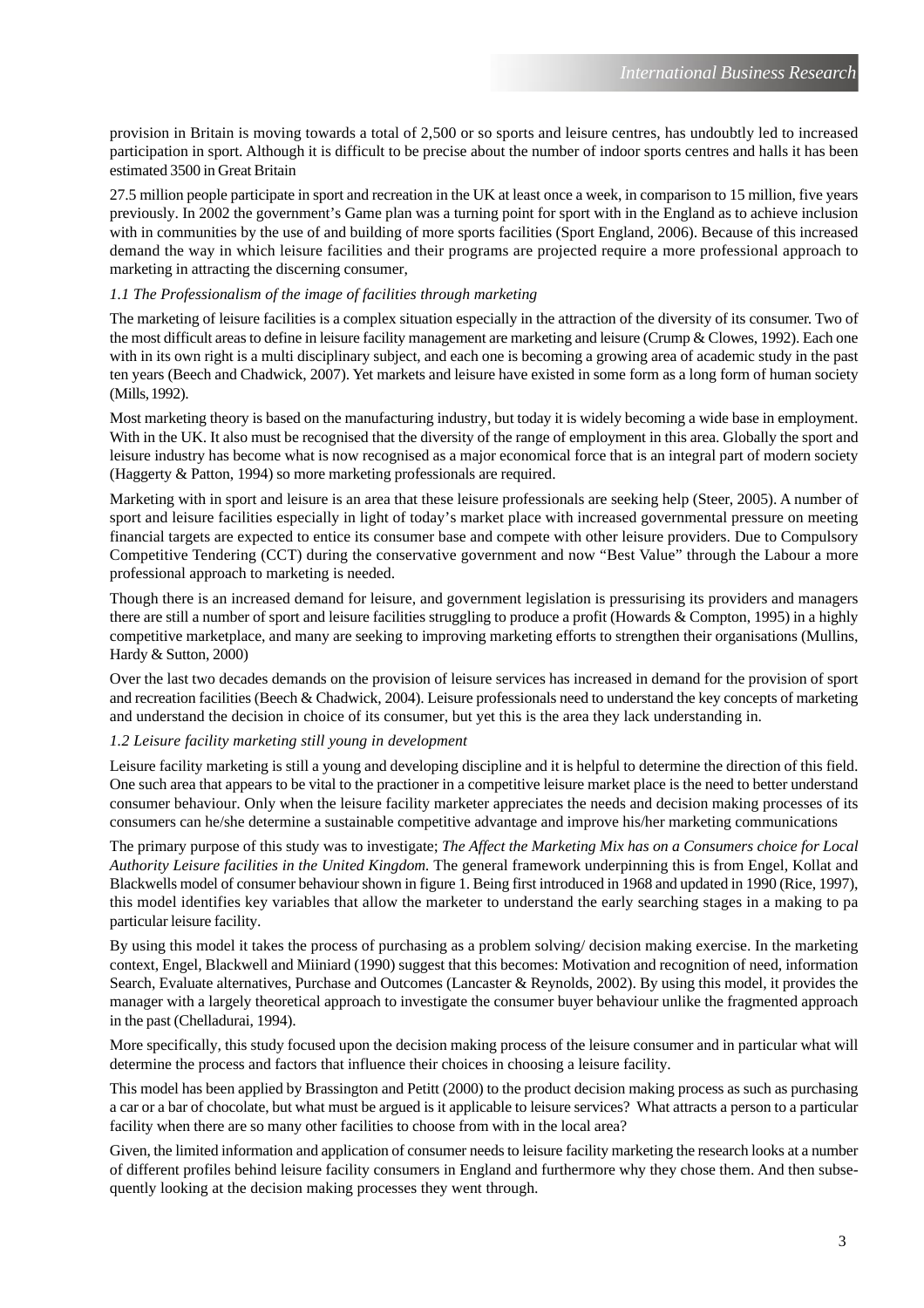# **2. Further understanding of marketing through Literature**

Cowell (1978) three decades ago found that there was no major evidence of marketing being applied to local authority recreation in sports centre planning and provision. However, the question now rises is how good is marketing in this field today? There are exceptions to the general finding since then because marketing has received far greater attention than ever before (Torkildsen, 2005). Even so, the overall picture is one of limited evidence of effective marketing communications. Demand assessments were rarely undertaken before facilities were built, but the climate has now changed. However, there are few price experiments (discounts apart) or use of prices as promotional tools and promotional budgets are small and inadequate due to funding being allocated to other areas (Torkildsen, 2005).

Even though with this constraint in budgets, marketing could be done internally with in leisure facilities, but do their managers have the skills and expertise? Cowell (1978) states:

# *"That the absence of substantial marketing should not necessarily be seen as a criticisms or expertise"*

Though Cowell (1978) suggests this could be argued, how can leisure facilities move forward with in their own field and stay competitive with in its changing environment?, how affective is marketing be practised? Three main possible reasons were put forward for the relative lack of effective marketing in governmental institutions; general institutional constraints and service constraints. Do they still apply today? Local Authorities still want to be all things to all people (Torkildsen, 2005).

It is clear that, while marketing may have considerable benefits in local authority provision and management and recreation, the use of marketing approaches must be adapted to suit the consumer base. Herbert (1989) suggested, we should approach marketing with five key questions:

- (1) Where are we now
- (2) Where do we want to be
- (3) How might we get there
- (4) Which way is best
- (5) How can we ensure survival
- He further supports this through a diagrammatical representation shown in figure 2 in the leisure planning process

Though this model is useful and offers some guidance it does not clearly define the consumer in the context of leisure. The purpose of the marketer is to take them outside of the organisation and put themselves in the shoes of the consumer to fully understand why they make choices of leisure facilities? Understanding how an individual makes a decision to choose leisure facilities or a sport is critical to marketers who want to make customer orientated plans (Kang, 2002). In particular, how applicable are the many theoretical decision making process models to a consumers choice in leisure facilities? (Mcghee, Yoon & Cárdenas, 2003). If leisure facility marketing ideally consists of activities designed to meet the wants and needs of the leisure/sports consumer, then historically the industry has been guilty of a lack of foresight in marketing.

# *2.1 Consumer Behaviour*

Understanding consumers' wants and needs is fundamental to managing a successful leisure facility (Lancaster and Reynolds 2003, pg 50). This entails comprehension of the consumer behaviour, which has been defined as:

*The acts that individuals are directly involved in obtaining and using economic goods and services, including the decision process that precede and determine acts* (Walter 1978).

Consumer behaviour is a subdivision of human behaviour, and the understanding of this depends on the clarification of the other (Douglas, Field & Tarpey 1974).

But who is the consumer, and what categories of the leisure consumer exist? Mullins, Hardy & Sutton (2000) suggest one such approach, namely the categories "frequent", "core" and "aficionado" are applied to football participants reflecting intensity of participation similar to an escalator (Mullins, Hardy & Sutton, 2000). Just as importantly though, participation can also be classified according to demographic parameters.

# *2.2 Demographic Implication on the choices of leisure facilities*

As a marketer it is essential to understand the unique and physical components of the types of consumers that are attracted to a leisure facility, either as a spectator or participant. Demographic information segmentation can be useful, although it tends to rely on stereotypical images of groups of people who are linked through gender, age etc.. Parks & Quaterman (2002) define demographic segmentation as:

*"Dividing the market into groups based on demographic variables such as age, sex, family size, income, occupation, education, religion and ethnicity".*

 It attempts to chronicle what consumers are, in terms of observable attributes and quantifiable data (Walters 1978). The importance of demographic studies in the field of leisure facilities should not be underestimated. Though Brooks, (1990),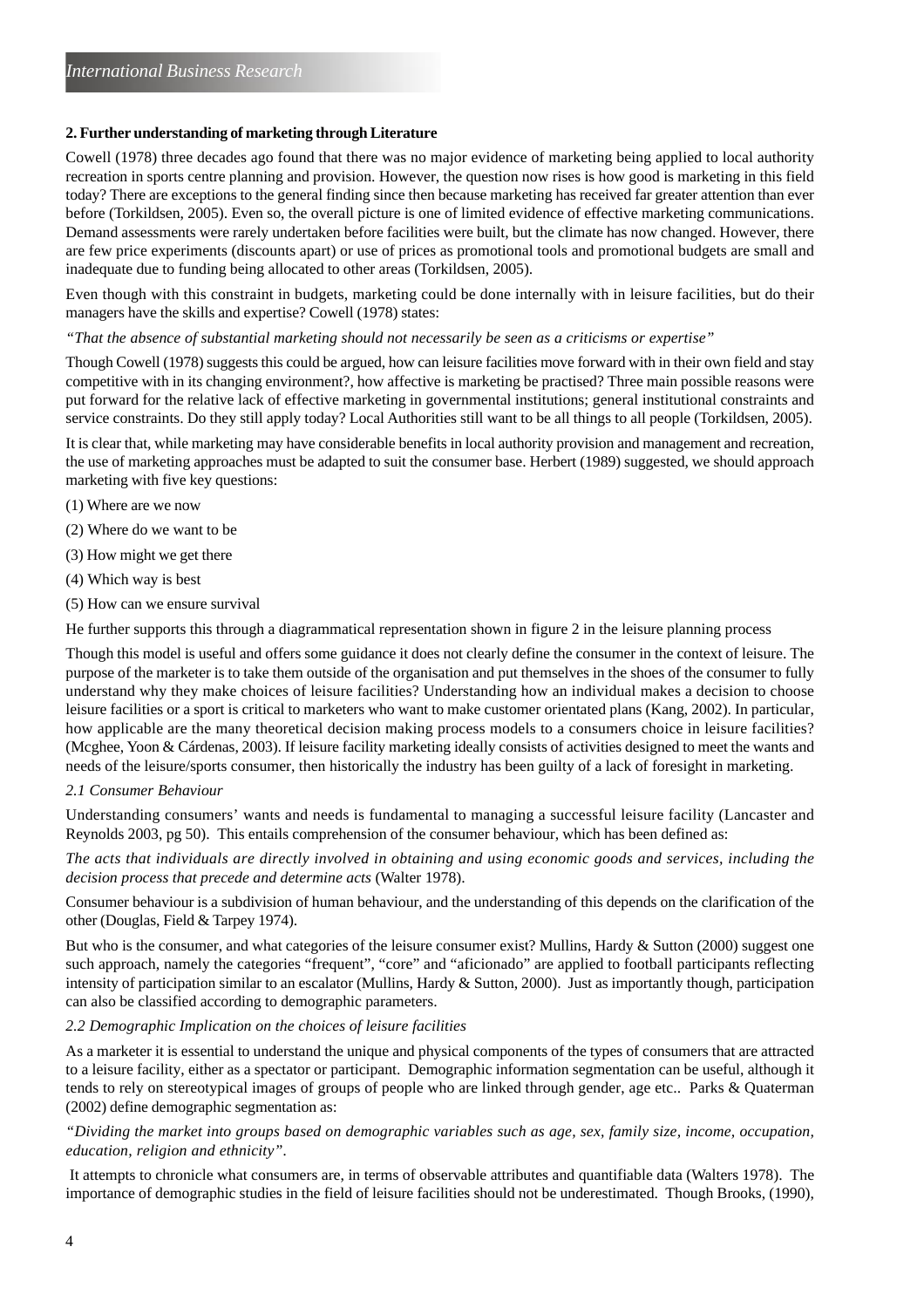feel that demographic studies are crucial to leisure marketing because by identifying consumers who are most likely to use certain types of leisure products or services enables a more market driven focus on customer attributes(Manly, 1993). Further more, Mile and Mcdonald (1999) suggest that success in leisure marketing requires an understanding on what factors influence leisure facility consumption.

One such influence is the family. In what way will this affect their children's perceptions/influences on choices of leisure facility? Family structure has the potential to influence both participation and spectatorship (Cutler 1990). Having children in organised activities requires time and effort on the part of the parent(s), such as driving children to practices and competitions (Dick, 1997). This can affect later behaviour because participation in youth activities encourages future adult behaviour (Waldrop & Exeter 1990). What role do mothers as opposed to fathers have in their children's leisure facility consumption? How much time do single parents have to encourage sports participation at a leisure facility and how do leisure facility marketers motivate consumption on the part of the parents with limited time?

## *2.3 Motivation of the consumer in choice of Leisure Facilities*

Motivation is the mixture of wants, needs and drives within the individual which seek gratification through the acquisition or object (Rice 1997). Marketers continually ask what ultimately promotes the consumer to purchase their products (Mullins, Hardy & Sutton 1993). Clearly consumer motivations are complex, and marketers must work vigorously to uncover them.

It is clear that a greater understanding is required. According to motivation theory, environmental stimuli may activate the drive to satisfy an underlying need. Theorists like Abraham Maslow, Henry Murray and David McCelland have elaborate models of the way physiological, psychological, and social needs influence behaviour (Korman 1974). Of their categories of motives, several seem to recur in sport literature. McCelland believes that some needs are socially acquired and picks out specifically the need for achievement (Rise 1997).

Achievement - several studies of university students have a tendency to bask in reflected glory when one's school team wins athletics contest. In a recent USTA, survey, serious players listed winning as a major reason for playing. In each case the urge to achieve appears to have been an important motivational force (Game Plan 1997). What may have a major link on the impact of playing may be the consumer on how they both value themselves and value their performance, or what value the hold on the leisure facility they choose.

## *2.4 Principles in the choices of leisure facilities*

Values were originally defined in psychology (Florenthal, 2000). Spranger (1928), developed a value system based on personality characteristics, which is confirmed by Vernon and Allport (1931) as a system that generalised men. In general the values are based on the combined personal impact of the intersection of individuals (Grunet & Scherton, 1990). Therefore the individual's value system (Fig 3) represents personality characteristics as well as self actualisation, self fulfilment and cultural influences on the basis of social norms within sport (Flortenthal, 2000).

Previous research has identified characteristics sensation seeking (Zukerman, 1974) and personal states of mind-arousal seeking (Apter, 1982) that drive individuals to search for leisure facilities. The value systems should represent this need for the consumption of leisure/ leisure facilities. Lee and Beatty (1992) argued that this system is another dimension of selection in leisure facilities within personal values. The most noteworthy approach to state of mind segmentation was developed by the Stamford Research Institute (SRI), called the values and lifestyles (VALS) typology (Shank, 1998). It assumes that attitudes, opinions, desires and other psychological collectively govern behaviour (Mullins, Hardy & Sutton, 2000). Although one study of exercise showed a relationship between VALS categories and exercise "inner directed" people exercised at twice the rate of "outer directed" people.

Although internal influences play a major role in the decision making process of a person's consumption of leisure and leisure facilities, there is still further research required in this area and there is no conclusive evidence to support this. Outside the internal influences there are external variables that can sway a person's choice, namely thoughts that make up the marketing mix. This area is fairly well researched in the consumption of products, e.g. running shoes etc. But very little is known about the consumption in the choices of leisure facilities.

#### *2.5 Products that satisfy needs*

A product is anything that satisfies a need, it can be tangible or intangible. Tangible products are physical goods, such as drinks, which are consumed to satisfy needs. Less tangible products that satisfy consumer needs include (1) people, (2) places, (3) events, (4) ideas, and (5) services. These kinds of products offer experiences that satisfy (Wells and Prensky 1996). Leisure facilities can satisfy the needs of its consumer by offering an experience where you can participate directly in activities such as badminton, or you can observe an activity by watching from a spectator gallery. The goal is the satisfaction of their desires by goods and services (Wasson, Sturdivant & McConaughy 1968). The consumer must make specific types of decision in order to purchase or select a particular leisure facility.

Recently, Shoham and Kahle (1996) introduced the concept of consumption communities to the marketing of leisure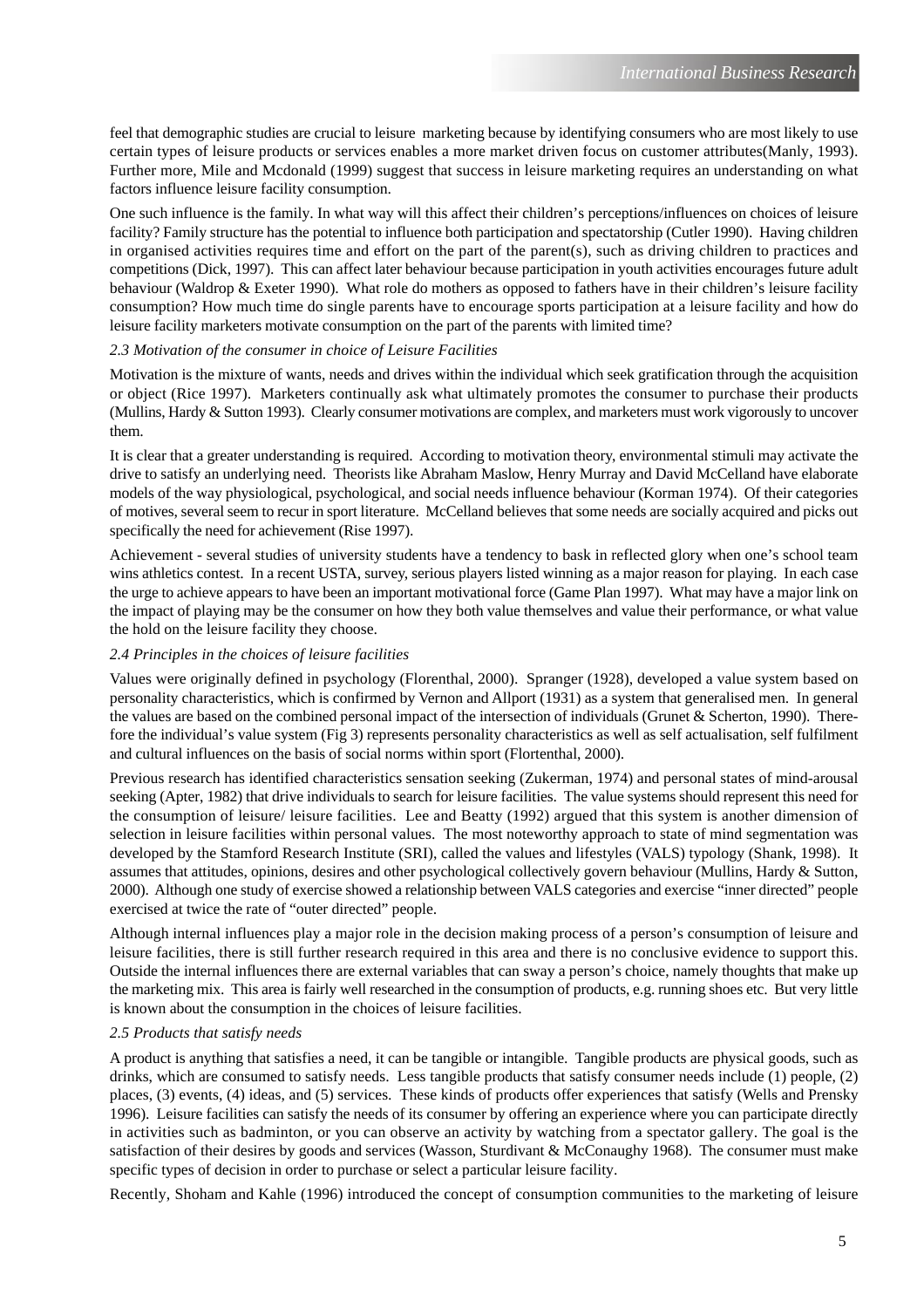# *International Business Research*

services. They define a consumption community, as "a group of people having common consumption interests" (Shoham & Kahle 1996). Similarly Shouton and McAlexander (1995) use the term subculture of consumption, which they define as "a distinctive subgroup of society that self selects on the basis of a shared commitment to a product class, brand, or consumption activity, this was a similar view shared by Brooks (1998) in her study of sport and exercise. Applying these concepts to this research, it is expected that leisure consumers exhibit distinct attitudes and behavioural tendencies (Shoham, Kahle, Rose and Kropp 1997). The Theory underlying this approach was based on group behaviour research (e.g. Bearden & Etzel, 1982) where individuals use the behavioural patterns of reference group members as informational cues to for fill group behavioural expectations to acceptance and status, and as a reference point for self image (Bearden, Netemyer & Teel, 1989).

In order to better understand how people attach meaning and value to the products they consume, Keller (1993) like Brooks (1998) identified three categories. This categorisation draws on the work of Park, Jaworski, and MacInnins (1986), who identified three types of needs that are satisfied through production consumption: functional, symbolic, and experiential. The definitions of Park et al, (1986) were used as the basis for identifying benefits in professional sports. Functional needs are "those that motivate the search for products that solve consumption related problems. Consumers may purchase a certain cereal because it has less nutrition or certain toothpastes because they are proven to keep teeth whiter (Gladden & Funk , 2002). Symbolic needs are those "that fulfil internally generated needs of self enhancement, role position, group membership, or ego identification" (p.136). Consumers may purchase a luxury automobile because of what the ownership of a luxury automobile covey to others. Experiential needs are "desires for products that provide sensory pleasure, variety, and/or cognitive stimulation" (p.136).

Based on these definitions, it has been identified that the constructs could be classified as benefits in the professional leisure industry; participant identification, peer group acceptance, escapes, nostalgia, and pride in place. Identification with a leisure/sport facility/event is one more widely constructed in literature (Sutton, Milne, & Cimperman, 1997; Mael & Ashforoth, 1992; Wann & Brandscombe, 1990; Cialidini, Borden, Thorne, Walker, Freeman & Sloan, 1976). Cialidini et al (1976) first offered the notion of basking in reflected glory, by observing individuals that publicise their association with successful leisure facilities and local authorities, here it is conceptualised that identification components of the pride in place of the brand association framework (Gladden & Funk, 2002). That is, identification with a particular event that fulfils a leisure consumer's needs to affiliate with something successful or desirable and thus in one form of brand association, Shani (1997) furthers supported this as a successful relationship in marketing as it involves the core service the marketing mix and the other 'P' (Promotion, Place & Price), where a customer relationship can be built. Leisure facility products must provide the opportunity for such customisation. Leaf argued that leisure is an ideal medium for personalisation. "The service" can be tailored to satisfy very narrow individual needs. This might explain the proliferation of the new innovative leisure facility ideas that are tailored to unique needs (Milne, Sutton, & McDonald, 1996).

It is clear that all aspect of the marketing mix play an integral part in the consumer decision process when they are making choices. It is essential that all areas are taken into account and further study needs to be clarified especially such areas as the place.

# *2.6 Leisure Facilities the Place*

Getz, (1998) seems to be one of key the researchers in addressing sport and leisure, by their destination, it addressing it as a component of supply and demand. He looks at it as destination, therefore drawing people to a significant place for participation. A key question has to be addressed, "what attracts the leisure consumer to a particular place or leisure facility?" Getz, (1998), goes further on to define sports/ leisure tourism, as a destination for development and marketing leisure facilities to obtain economic and community benefits. It could be argued that from the leisure consumers' prospective, do they really pay much attention to the economic benefits of the community in their choices? Shilbury, Quick & Westerbeck (1998) describe a location that determines the catchments area of potential consumers and hence partly determine the profile of the customer. Within the leisure facility choice, it could be questioned in relation to that described by Shilbury et al (1998) as it is a specific consumer type. Mullins, Hardy, & Sutton, (2000) describe that consumers developed perceptions of the place in which it is situated, namely a facility image. Lancaster & Reynolds, (2003) described it as the transportation of goods from the manufacturer to the end customer. Whichever way that place is described, marketers must recognise that the leisure consumer seeks multiple places for their product consumption (Mullins, Hardy & Sutton, 2000).

More of an understanding needs to be established on why the leisure facility consumer is attracted to certain leisure facilities. Product and place are only two of the variables that play their part in the marketing mix. Price and promotion, what role do they play in the attraction of the consumer in this field?

# *2.7 Pricing Versus promotion in the choices of leisure facilities Consumption*

According to Kotler (1999), sales promotion consists of diverse collection of incentive tools, mostly short term, designed to stimulate quicker and/or greater purchase of particular products/services by consumers. Fullerton & Dodge (1995) argue that perhaps the dominant marketing mix component is promotion. In leisure facilities, sales promotions have traditionally been in the form of price or non price promotions (Mullin, Hardy & Sutton, 2000). Price promotions occur when everyone or a selected group is admitted to the facilities at less than the regular price (McDonald & Rascher, 2000). ' Non price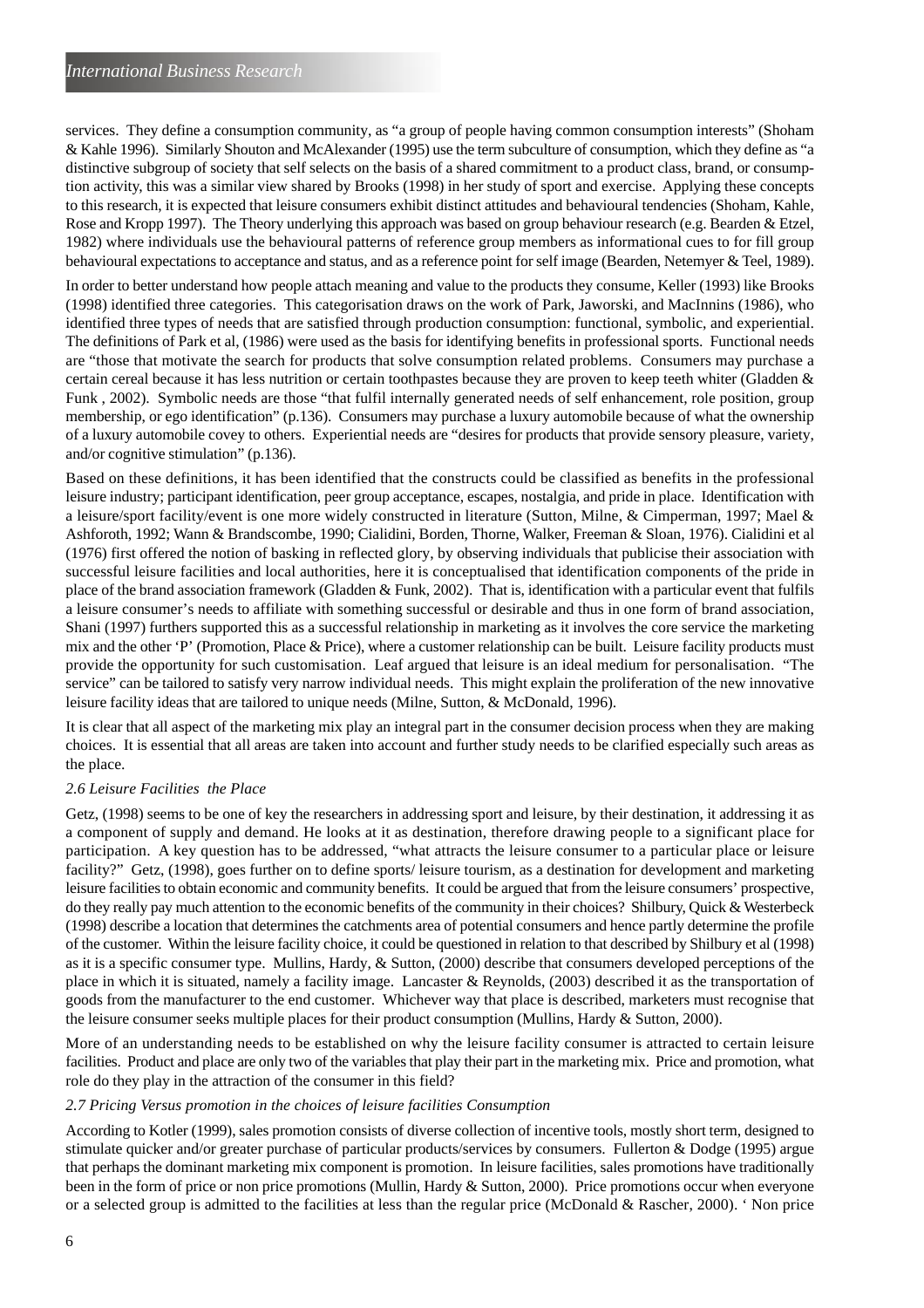promotions are those facilities where everyone or a selected group of consumers receive merchandise or when value added entertainment (i.e. firework displays, San Diego Chicken night) is provided (take 'em Out, 1998). In leisure, as well as the whole experiences, there are price promotions for product extensions such as clothing, additional classes offering great reductions. In all industries, rapid growth in the use of sales promotions has resulted in promotional clutter, with a danger that consumers will become increasingly immune to their influence (Kotler, 1999). While this concept makes intuitive sense, there has been no empirical evidence to support this concept in the leisure facility marketing literature (McDonald & Rascher, 2000). There is however, theoretical support (Helson, 1964) for the expectation that frequency of price promotions will have a negative impact on sales response to price promotions.

Adaptation level theory (Helson, 1964) indicates that exposure to past stimuli (i.e. price) determines the adaptation level or the reference price. The frequent price promotion results in the lowering of the perceived price. Future price promotions, when evaluated against this lower reference price, are judged less attractive to consumers. This existence and impact of reference prices on purchase behaviour has been empirically tested (Kalwani, Yim, Rimme, Sugita, 1990; Nagle, 1987). The direct effect of frequency of price discount promotions on short term sales response has been tested within the context of retail grocery stores (Kumar & Pereira, 1995). Results indicate that the effect of frequency of price promotions depends on the extent of consecutive scheduling with the interaction of these two variables negatively affecting the short term sales response.

The study however, involved products and not services, and focused entirely on price promotions (Mullins, Hardy & Sutton, 2000). Kyle, Kersetter and Guadangolo (2003) did a study in the consumer price expectations, with this in mind; the purpose of the investigation was to examine methods of manipulating consumer price expectations for a 10K road race offered by a public sport and leisure service provider. In the marketing literature price, it has been often associated with consumer's reaction to price. Mullins (1985) supported this theory through demonstration of his model on the unique characteristics of sport/leisure marketing, by the price paid by the sport/leisure consumer which is invariably quite small in comparison to the total leisure facility cost. It is generally defined as the standard price against which is the actual price of activity at a leisure facility they are considering to purchase (Kumar, Karande & Reinartz, 1998) and is based on the premise that consumers do not respond to prices absolutely, but only relative to the reference price. Reference considered in terms of internally and externally held standards. (Kyle, Kersetter, Guadagnolo, 2003). Internal reference prices (IRP) are stored in memory on the basis of actual prices paid, perceptions of fair prices, the price last paid, or a combination of these concepts (Mayhew and Weiner, 1992). The existence of an IRP is supported by adaptation level theory (Helson, 1964), which suggests that people adapt to the level of past stimuli and judge new stimuli in comparison with the adaptation level. External reference prices (ERP) are provided by observed stimuli in the purchase environment (Mayhew & Winter, 1992). Such stimuli could be provided by a point of purchase shelf tags that contain information "suggested retail price" or the actual price of another product against which price can be compared. This suggests that the ERP is based on the price of all event categories usually at the time of the leisure consumers purchase. Leisure consumer compare internal and external reference prices to the actual price of an activity in determining whether or not to buy it. Mayhew's & Wenier's (1992) theories are very compelling in today's marketing environment, but there is very little indication if price and promotion play a large decision in the leisure consumer decision process cycle. Kyle, Kersetter and Guadagnolo (2003) is the most recent and up-to-date in the way pricing expectations are perceived in the choice of leisure facilities. Yet this is not conclusive and therefore there is insufficient literature to support this study when the consumer is making choices during the decision process in leisure facilities.

# *2.8 The Decision Making Process of the Leisure Consumer*

The consumer decision-making process is a widely researched component of the marketer's understanding of the behaviour of individuals when satisfying their needs in purchasing goods and services (Lancaster & Reynolds, 2003; Brassington  $\&$ Pettitt, 2000; Schiffman & Kanuk, 2000; Kotler, 1999; Statt, (1997); Wells & Prensky, 1996; Engel, Blackwell & Miniard 1990 Walters, 1978). There have been numerous models presented (Figure 4) to gain a better understanding of the psychic sides of individuals.

Many academics within the fields of sport have made some attempt to apply this to conceptualise some of these models and apply them to the sport consumer (Mcghee, Yoon, Cardenas, 2003; Parks & Quaterman, 2002; Mullin, Hardy & Sutton, 2000; Kang, 2000; Shilbury, Quick & Westerbeck, 1998; 1997) However very few have attempted to do so to the leisure facility market. Mullins, Hardy & Sutton, (2000) attempted to make some rationalisation in their model of understanding consumer behaviour in sport in figure 6. Like all models, figure 5 is a picture of a complex process, not a formula that guarantees understanding and correct decisions, but factors to sift through in order to understand and develop consumer decisions.

The subjects that have been broadly researched have been sport event tourism and the economic impact of events that have been evaluated and measured ( Gratton & Henry, 2001; Gratton, Hobson, & Shilbi, 2000; Getz, 1998) Economic impact is not the only topic of interest for researchers (Mcghee, Yoon & Cradenas, 2003). There are a variety of segments within sports events that have been identified and examined from a perspective. Sports events have been segmented by gender (Nogawa, Yamagaschi, & Hagi, 1996) sexual orientation (Pitts, 1999) and event types (Johnson, 1992), but most of this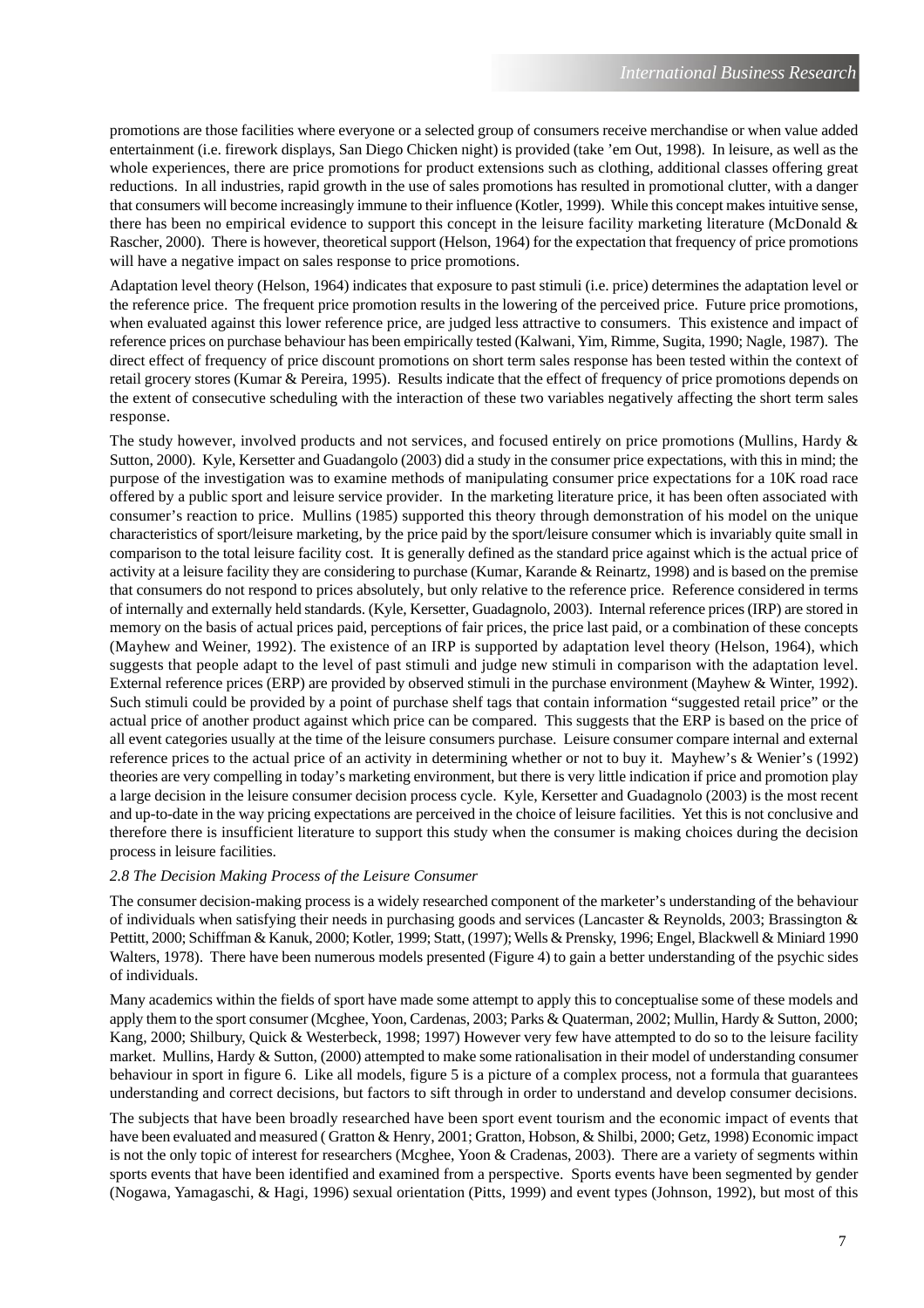research has been directed at the spectator. This study on the decision making processes will focus on a different group that historically has been understudied; leisure facility consumers and more importantly the amount decision making involvement

## *2.9 Participant Decision Making Involvement*

Involvement is defined by Havitz, Dimanche and Bogel (1994) as an unobservable state of motivation, arousal, or interest that has been evoked by a particular stimulus or situation and has drive properties. Involvement is a means of understanding a person's consumer behaviour and decision-making processes (Assael, 1992), enduring by nature therefore different from consumption patterns (Havitz & Dimanche and Bogel, 1998), the continuous and measuring pleasure and value as aspects of consumer behaviour and decision making (Bloch, Sherrell, and Ridgeway 1986). The involvement in decision making construct has roots in the consumer behaviour and marketing (Bechling, 1999); Bech, Larson & Nielson, 1999; Broderick & Mueller, 1999; Donovan & Jalleh, 1999). Consumers may exhibit varying levels of decision making. In a study of consumer behaviour, Assael, (1992) paralleled variance involvement with the decision making process. Specifically, a consumer who indicates high levels of decision making involvement is more likely to become loyal to one leisure facility and resist buying into another than someone with low levels of decision making involvement. In marketing, it is important to understand how to use involvement in decision making as a theoretical construct for understanding the decision making cycle of the leisure facility consumer (Mcghee, Yoon, & Cardenas, 2003). Consumers with higher levels of involvement take longer to make a decision than those leisure facility consumers with lower levels of involvement (Assael, 1992, 1987; Maheswaren & Meyers-Levy, 1990). Those with high levels of involvement actively search for information in the decision process

Brassington and Pettitt (2000), describe that when psychological needs are involved, the need recognition may be slow dawning or may lead to a sudden impulse, when the leisure consumer, realising that the current position or feeling is not the desire, decides to do something to change it through a purchase. The individuality of each person is greatly complex, consumer decision making especially in leisure is difficult to encapsulate. There have been attempts to try and capture the richness of the experience, such as those proposed by Howard and Sheth (1969) and Engle, Kollat and Blackwell (1978). The Engel, Blackwell and Miniared model presented in Figure 6 although a more concise and a simpler outline, it provides a framework that still traces the progress of purchasing the leisure facility stage by stage from the leisure consumer point of view (Brassington & Pettitt, 2000).

Differences in level of involvement and decision making in various studies examining consumption of leisure and leisure facilities are not as conclusive as those in the more general areas of consumer behaviour (Mchghee, Yoon & Cardenas, 2003). To address a leisure facility selection that is still evolving and trying to establish itself, and way and means of life is still very young. Questions have to be asked about leisure. Is the reason due to the lack of knowledge by leisure facility marketers/ managers who do not understand the complexities of the leisure consumer? Is leisure, due to its logistics and organisation due to its operational issues to technical? There has been very little research into the decision making process of the leisure consumer especially those who choose facilities. The demand for managers/ marketers to fully understand the complexity of the leisure, will ensure that the leisure and knowledge would and could enable it to develop and go further and reach the levels it is capable of.

# **3. Research Methodology**

In summary three local authorities leisure facilities were chosen for the collection of data purposes. A total number of 80 subjects were given a questionnaire with a series of questions on. The parent population was chosen by random selection on visitors to the facilities of the three local authorities were used during this study. The age range was from 15 -60 with a range of ability types of the consumer being selected for the purpose of the project. By using a variety of abilities and ages ranging from 15 – 60 allowed to get a mixture of views from the leisure consumer on their choice of leisure facilities.

The research is broken down into two significant areas to understand consumer behaviour in the leisure industry. Using regression equations representing the relationship between consumers and selection of leisure facilities and casual variables, such as age, gender etc. This has led to growing interest in improved methods of measuring the behaviour and attitudes of the consumers in leisure as they have a wide range of goods and services. It has become apparent that by investigating the consumer's feelings about why they consume leisure, a more subtle approach is needed with direct questions (Chisnall 2001).

Qualitative analyses offer a more flexible approach which can unearth more in-depth attitudes towards Leisure. Veal (1997) points out that qualitative research will enable a more fluid relationship between various elements of the research to better understand the consumer's state, decision making process, and general impressions regarding the marketing event communications vehicle encountered.

A more in-depth analysis of the aim research was the identification, why leisure consumers make decision about the choices of leisure facilities was carried out. Some aspects were already discovered through the quantitative approach. The selection was conducted by taking 5 % of the total cohort from the questionnaire, e.g. 4 respondents. During this period all the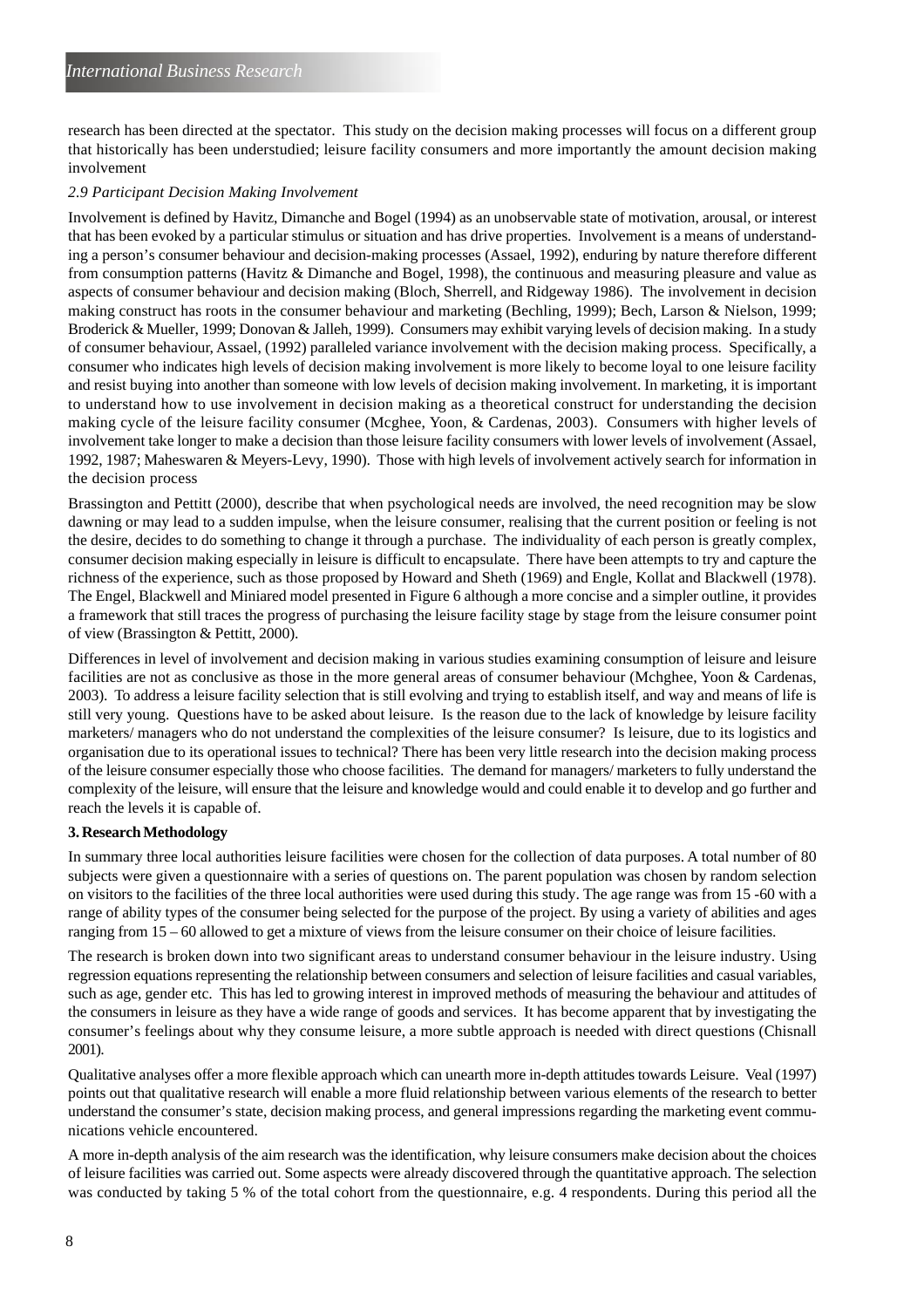questionnaires were completed. The qualitative aspects of the research were lead by the researcher in an environment where it was conducive for the respondents.

## *3.1 Data Results*

The total number of respondents was 80 and there were no spoilt responses who did not take part in the survey/questionnaire. 80 (100%) respondents met the criteria of the questionnaire. Of the 80 respondents a four (5%) were used for interviews in the analysis of the qualitative data. The selection of these respondents was based on how quickly their questionnaires arrived in relation to matching the criteria of the respondent type. The respondent rate for females was 66.1% and for males 33.9%.

The independent variables represent the main factors from the demographics, e.g. Age.

#### *3.2 Frequency of the use of Leisure by the Consumer*

The facility managers rely on demographic information to assist them in facility programming especially as this will dictate who will actually make the most visits to the venue. The unique nature of sport and leisure is it strives in communicating to every individual no matter how old they are based on lifelong learning and sustaining a healthier, brighter vision in continuing physical activity. The minimum visit was 1 through to in some cases seven visits in a week. What is clearly evident that average visits made per week are between one and two (Figure 7) with is reinforced with a mean value of 2.33 which represents the average visits made by an individual.

Using a Man Whitney U test there were no findings in a cross tabulation at the 95% significance level (P value  $=$  >0.45) with a frequency of visits made and gender. See figure 8.

Using a further cross tabulation with the number of visits made to a local authority leisure facility dependent on the external marketing variables that they were no significant findings using a Kuskal Wallis test at the 95% significance level (table 1)

In elaborating on the diversity of the level of response with the reference to the total numbers involved in the study with the parent population N=80, the level of response varies (see table 2) with just one of the variables (Place) of the marketing mix. Table 7 highlights that 71.6% (range from 4.0-7.0) feel that the location of a venue is fairly important factor when they select a leisure facility.

the mean represents the average of the total population in their ratings of level of importance.

#### *3.3 Pricing Strategies Affecting Consumers Choices*

The cost of travel can play a big part in this due to the narrowing options to the venue because of the bearing of funds available. When cross tabulating location with price using a Kruskal Wallis test there was a relationship above the 95% level  $(P = > 0.05$ , Table 3). So this is further reinforced in figure 9 where it seen as a great importance to most consumers used in this study. Also there was another significant finding above the 95% with the whole experience (Product) where a leisure facility is situated. There are a number of varables could affect this such as a new facility, socio demographical make up of the people in the area along with the users. The knowledge of the staff and instructors could have great bearing on it

Further cross tabulations were made using the types of activities undertaken based on how effective the promotion is off their facilities and the activities undertaken at the venues. Using a Kruskal Wallis test there were no significant findings at the 95% level ( $P = > 0.301$ ) (See figure 10).

#### *3.4 Leisure Consumer Interviews*

Numerous issues were highlighted during the individual interviews when selecting local authority leisure facilities, the demographic background on the leisure consumers backgrounds were very similar (Table 4).

One of the consumers worked in professional environment on a day-to-day basis and there was one student. The remaining consumers spent time at home and were not employed (2 responses). All of the consumers had access to transport for travelling too from venues (4 responses) and had some sources of income

#### *3.5 Decisions when making choices*

A range of issues were highlighted when the leisure consumers made their decisions when they chose of a leisure facility (Table, 5), but all of the consumers felt that location/place (4 responses) were very important when they select a leisure facility during the information search process. The price of facilities/ activities at venues also played a key importance (4 responses) a further issue was raised when they were alternatives to choose from is that how the facility was run and the welcoming atmosphere and experience (4 responses); product and packaging (3 responses); promotion (2 responses). A further interesting response was that people would revisit facilities either from word of mouth and how well people felt there experience was in attending the venue

#### **4. Research Analysis Findings**

The research title "*The external marketing variables that impact the consumer's choice of local authority leisure facilitie"?* Whilst the total parent population for this case study was 80, the respondent frame constituted was 80 (100%) with all of the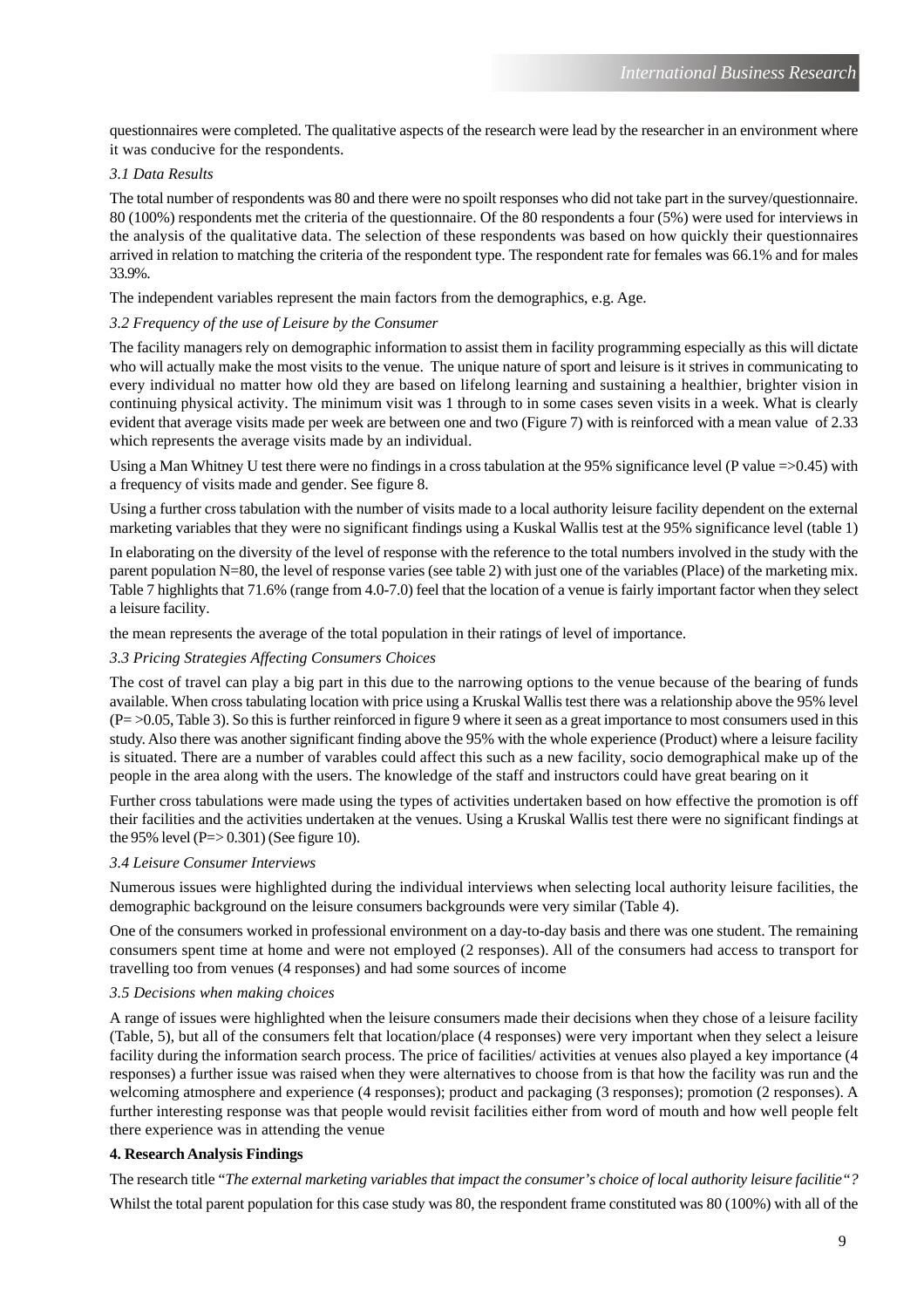respondents making constructive comments on the research being carried out. Taking these factors into account, the main independent variables that will be used to support this discussion are gender, the number of visits made to leisure facilities and the types of activities consumed at the local authority leisure facilities.

# *4.1 Demographics*

There were a large number of disparities in the consumers used in this study where there was a considerable difference in male/ female consumption of leisure 33.9%/ 66.1% respectively in gender split. Though this study took place directly after schools completing there day, e.g. 4pm and the questionnaires being completed by 5.30pm may have clouded the collection of data should it had been evenly distributed throughout the full working day and facilities opening hours.

However nationally participation levels are beginning to increase throughout all local authorities on their participation/ usage levels by females (see table 6). This is further reinforced by respondent C who states:

# *Having had children now and they are all attending school it allows me to visit my local leisure centre and keep my self generally fit. But Also I can do things I could of before children.*

This is further supported by physical activity levels of shown in figure 11 that shows changes in activity levels between 1994 and 1998 (Department of Health, 1998). Over this four year period there was no change in the percentage of men who were achieving activity for health guidelines but there was a reduction in the medium category and an increase in the percentage of men who were sedentary (from 30% to 35%) (Sport England, 2004). For women there was increase in the percentage 'active for health' from 22% to 25%.

What is now clearly demonstrated through table 6 and figure 11 that females are now more actively involved in leisure participation. This view was reinforced from respondent A and C that leisure facilities must now promote more female orientated programs not just in the evening but also by day.

# *4.2 Place and Promotion*

All Though 71.6 % of the number rated place a high level of importance (4.0 and above), when tested against the other variables there were no significant findings (figure, 14). Though there was one significant finding that a consumer may choose a leisure facility based on the price. There are many determinating factors could be play a part of this. One of those was stated by respondent A,, B & D (2007):

# *Many people choose their facilities because of child care arrangements or family living close by to help with the cost. Therefore ideal is one on your door step close tom home and so expensive.*

The best form of promotion was not through routine channels for leisure facility selection, e.g. magazine, media etc, but by word of mouth. This supports Silverman's (1997) theory as he describes, "word of mouth is the most powerful force in the market place". Word of mouth refers to person to person communication and a communicator who is perceived as noncommercial regarding the service (Arndt, 1967). Several studies have shown that word of mouth communications can have an extremely powerful influence on the consumer purchasing process. As the accessibility and reputation of a leisure facility increases, the consumer is more likely to use it when making their selection and purchasing decisions (Biehal & Chakravati, 1986; Wyer & Srull, 1986). Figure 16 reinforces that the consumer will tend to look at the programme and what it offers, but for the more mature consumer the association comes from reputation, passed experience and what people are feeding back about the venue for travelling distance. Word of mouth would appear to be especially important today as sport/leisure related word of mouth is being spread rapidly via email, radio, discussion groups and websites (Sawnson et al 2003).

# *4.3 Product*

The packaging/programming of a leisure facility ranges from the minute a booking is made and payment is received through, to the information search and alternative evaluation stages of the decision making process. Moving through the decision making process through to the consumption (purchase and outcomes) stages, can result in either a bad or good experience for the consumer. The packaging of the facility plays a key factor and can assist a consumer in choosing one facility over another. From the initial packaging stage it can play an important role in the repurchase stage of a leisure consumer and their association with that facility (Gladden, & Funk, 2002; Mullins, Sutton & Hardy, 2000, Keller, 1993; Park, Jaworski, & Macinnis, 1986). According to Keller (1993) he relates the service/product consumption to the whole experience and where the consumers attach themselves to the facility itself. In addition the consumption of the leisure service/product it is also seen as experiential and in some cases often emotional (Mullin et al, 2000) therefore it is seen as intangible and cannot be taken away, only held in memory. Consuming the leisure provides virtually no tangible benefits (Gladden & Funk, 2002), though there has been a great deal of research into service/product association. There is very little evidence to support this especially in facility consumption

# *4.4 Price*

Research into the costing, can be classified as an internal reference to the leisure consumer. Kyle, Kerstetter and Guadagnolo (2003) associated this work with the consumer's reaction to price; they further went on to define the standard price against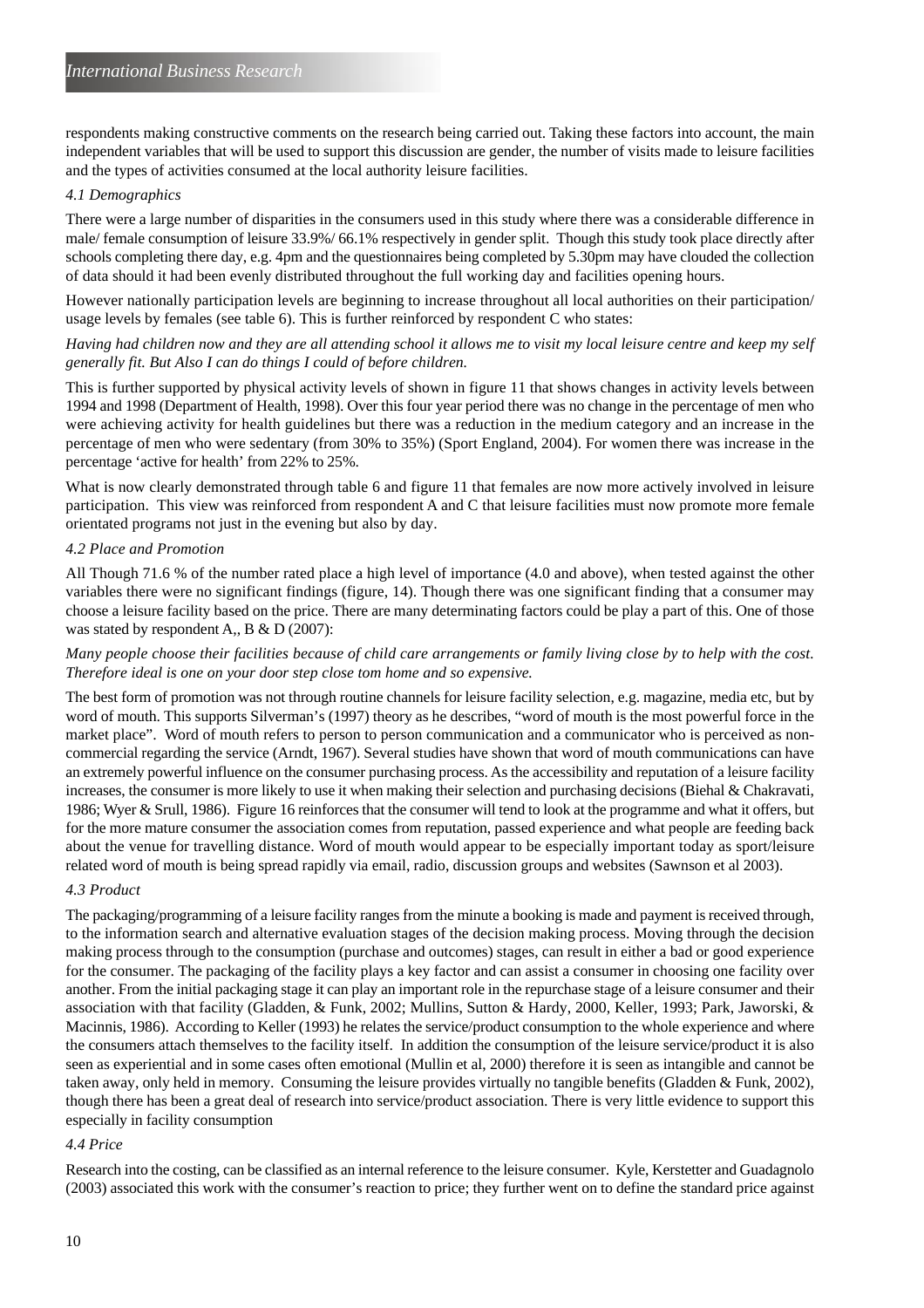which the leisure consumer would evaluate the actual price of the activity they are considering for purchase (Kumar, Karande, & Reinartz, 1998). The key research that Kyle et al, (2003) substantiates his work is based on the Mayhew & Winer (1992) on internal reference Price (IRP) and external reference Price (ERP). Statistically there were no key findings (figure 15) or relationships to leisure consumption of facilities based on the price other than that of location, but there was a suggestion that leisure consumers base there selection on ERP's. Respondents A, C, & D (2007) go on to further support this finding by stating:

# *People do not mind purchasing an activity at a facility as long as it is local. But when there are two facilities close together people will tend to choose the cheaper one of the two.*

In doing so, consumers consider the discrepancy IRP and ERP in their purchase decision. It could be argued that Kaheman and Tversky's (1979) prospect theory also provides a framework for analysing the leisure consumer's reaction to price.

#### *4.5 Consumer decision making process of the leisure Consumer*

Consumer behaviour research into local authority leisure facility consumption is very limited; if at all it has been attempted. Linking theorist models to a very diverse and driven consumer with a wide range of both internal and external influences in their attraction to the leisure and leisure can sometimes be misinterpreted by the facility manager/marketer. While models of leisure consumption tend to fragment consumer behaviour and can dilute the strategic value for leisure marketers, they also capture important distinctions. Engel, Kollat and Blackwell (1978) present their model on decision making in going through stages of problem recognition right through to outcomes and satisfaction or dissatisfaction (figure. 1). However complex this model is, it only represents the decision processing unit partially and it links to some of those influences that affect the leisure facility consumer. It is apparent that through this research in the collection of data and its analysis, both quantitative and qualitative, that there are no significant relationships between the key variables that may influence a person's decision during the information search stage of the decision process and this has been highlighted. Though the key influences are not linked to the leisure consumer. Kollat, Engel & Blackwell's (1978) model of consumer behaviour can be related to at various stages dependent at what level the consumer perceives their rationale for selection. This clearly links with Mcghee, Yoon & Cardenas (2003) theory of high and low levels of involvement during this stage. Whereas an active leisure facility participant and beginner/ embarking on physical activity for the first time, because they have low levels of involvement, are less selective about their leisure facility and make decisions quicker because of other reasons, some of these could be things such as location. This will be clearly evident beyond the problem recognition stage and moving onto the information search recognising that internal and external influences play a vital role at this stage. Wells & Prensky, (1996) present a more comprehensive model going through this stage. This model allows the consumer to search dependent on their own personal goals and memories of experiences and the accumulated knowledge that has been learned over the years (Wells & Prensky, 1996). Wells & Prensky's (1996) model is more comprehensive in explaining this phase of the leisure consumer decision making process and may assist leisure facility managers/marketers to better understand this process; it certainly has a relationship to the leisure consumer. But Silverman's (1997) approach expressing word of mouth is a major influencer in selection of leisure facilities. This then brings into the actualisation that the exchange of thoughts/ideas occurs between two or more leisure consumers, none of whom is a marketing source. So the consumer tends to follow the internal direction (figure 4) during the search for alternatives during the latter stages with an accumulated shared knowledge from rich associative networks (leisure/ sport community). Prensky's model to be a more preferred model to adopt for the leisure consumer than Engel, Kollat and Blackwell (1978). Wells and Prenskys (1996) model adopts that memory plays a powerful medium in the satisfaction stage of consumer behaviour leading to the belief for repurchase. This model is further supported by table 6 and respondents A, B, C & D, that their new experiences are shaped from their previous experiences which follows Wells & Prenskys (1996) model through the internal search stage basing it on stored memory

# **5. Principle Findings**

## *5.1 External Influences*

The sample used provided and insightful source of information on the basis if whether external factors, e.g. the marketing mix (Price, Product, Place & Promotion) entices the consumer to select a leisure facility. Though there was very little evidence to support this. Price was an issue in some cases due to a situational (lifestyle, e.g. income) circumstances such as children and income played a role in this choice.

Location of a leisure facility was also a key a contributor when some consumers during the problem recognition stage (1) information search stage (2)/search for alternatives stage (3) when consuming leisure. This was due to the locality with in the region and travelling distance to and from home. But this was on a whole not substantiated. The product/ service packaging featured as a partial influence amongst some of the respondents; however it was not a key feature. The general clarity of this point was down to the booking of an activity/use of a facility been completed the experience of taking part using the facility and being part of it.

#### *5.2 Understanding the consumer decision making process on leisure facilities*

Numerous authors have provided different models of consumer behaviour decision making and they have been predomi-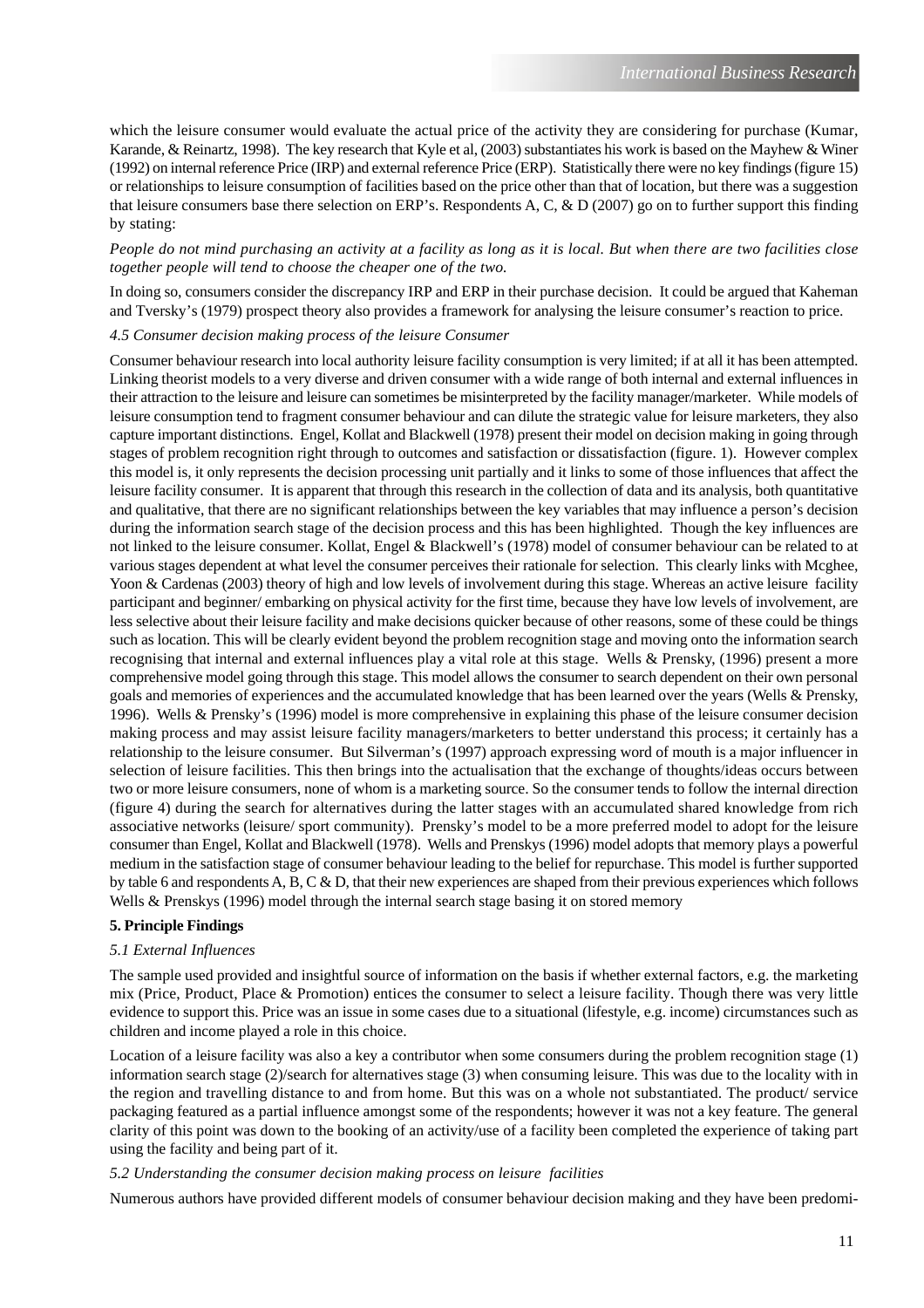nantly directed at the consumption patterns of products. Many of these models have a sound methodical and structure in addressing each stage of the consumer decision making process, but really do not address the diversity of the leisure consumer and especially in the selection of leisure facilities.

It was found through the parent population in this study that Engel, Kollat and Blackwells (1978) model of consumer behaviour, though very useful in general terms did not fully address all of the key influences during the external factors of the service industry. Some of these factors were in some cases powerful influences during the information search stage during leisure facility selection, e.g. location and place. Yet again other key authors in sports/ leisure marketing such as Mullin, Sutton and Hardy (2000) have also attempted to adapt Engel et al (1978) model to the sports/leisure consumer, but base most of their theory on the sport /leisure experience and believe that satisfaction leads to direct repetition of purchase. Though this model goes some way in addressing the sports/leisure consumer it still misses the primary stages of the awareness/ information search stage. What must be clearly understood that more attention needs to be paid to this stage as it seems to directly influence the parent population in this study. During the problem recognition stage of the decision making process, most leisure consumers already by passed this stage because their need in some cases has already been addressed as they are already active in leisure facility usage. What must be noted is that word of mouth is becoming a powerful marketing tool. It has been discovered through this research that most decisions are made through this process and the marketing mix though a powerful tool plays only a partial factor in this unique and up and coming field.

For leisure facility practioners, to make progress and gain a better understanding of the leisure consumer they need to begin to adopt Statt (1997), Wells and Prenskys (1996) model of consumer behaviour in stages one and two. These stages will assist the leisure practioners more so in the packaging and promotion of a leisure facility for re-purchase, due to the leisure facility experience. By gaining a better understanding of this process and the alignment of the primary key stages of the decision making process this will aid and hopefully improve the future leisure facility consumption leading to satisfaction.

# **References**

Arndt, J. (1967). The role of product related conversations in the diffusion of a new product. *Journal of Marketing Research* 4,291-295 In Swanson, S.R., Gwinner. K., Larson, B.V., & Janda, S. (2003). Motivations of college student game attendance and word of mouth behaviour: The impact of gender differences. *Sport Marketing Quarterly*, 12 (3) 151-160.

Apter, M.J. (1982). *The experience of Motivation.* London, Academic Press.

Assael, H. (1998). *Consumer Behaviour and Marketing Action* 6<sup>th</sup> ed New York: South Western College.

Bearden, W.O, Netemeyer, R.G & Teel, E.T (1989) Measurement of consumer susceptibility to interpersonal influence. *Journal of Consumer research*, 15 472 –480.

Bech-Jarsen, T. & Nieisen, N. (1999). *A comparison of five elicitation techniques for elicitation of attributes of low involvement.*

Bechling, D. (1999). *Measuring Involvement.* Perceptual Motor Skills, 88, (1) 55-64.

Beech, J. & Chadwick, S. (2007). *An Introduction to Sports Marketing*. The Marketing of Sport, Prentice Hall.

Beech, J & Chadwick, S (2004). *Sport Event and Facility Management*, The Business of Sport Management. Prentice Hall.

Biehal, G. & Dipankar, C. (1986). Consumers use of memory and external information in choice: Macro and micro perspective. *Journal of Consumer Research,* 12, 382-405.

Bloch, P. Sherrell, D., & Ridgeway, N. (1986). *Consumer Search; An Extended Framework* Journal of Consumer behaviour.

Brassington, F & Pettitt, S. (2002). Customers and Markets, *Principles of Marketing*, (2nd ed), Prentice Hall, pg 91-134.

Broderick, A., & Mueller, R. (1999). A theoretical and empirical exegesis of the consumer involvement construct; The psychology of the food shopper *Journal of Marketing Theory and Practice*.

Brookes, C.M. (1990). Sponsorship: *Athletic Business,* pp 59-62.

Chelladurai, P. (1994). Sport Management Defining The Field. *European Journal of Sport Management*, (1), pg 7-21.

Chisnall, P. (2001). Qualitative Research and Attitude Research*. Marketing Research*, (6th ed), Mcgraw and Hill, pg 193-229.

Cialdini, R.B., Borden, R.J., Thorne, R.J., Walker, M.R., Freeman,S., & Sloann, L.R., (1976). Basking in Reflected glory; Three event studies. *Journal of Personality and Social Psychology* , 34, 366-375.

Cowell, D. (1978). *Marketing Application to Public Authority Sport, Recreation and leisure Centres.* Paper presented at Marketing education (MEG) Conference. Hull College of Higher Education.

Crumps, S & Clowes, J. (1992). Marketing Quality in the Leisure Industry In Mills, P (1992) *Quality in the Leisure Industry*, Longman.

Cutler,B. (1990). Where does free time go? *American demographics,* pp 38-40.

Donovan, R., & Jalleh, G. (1999). Positively versus negatively framed product attributes The influence of involvement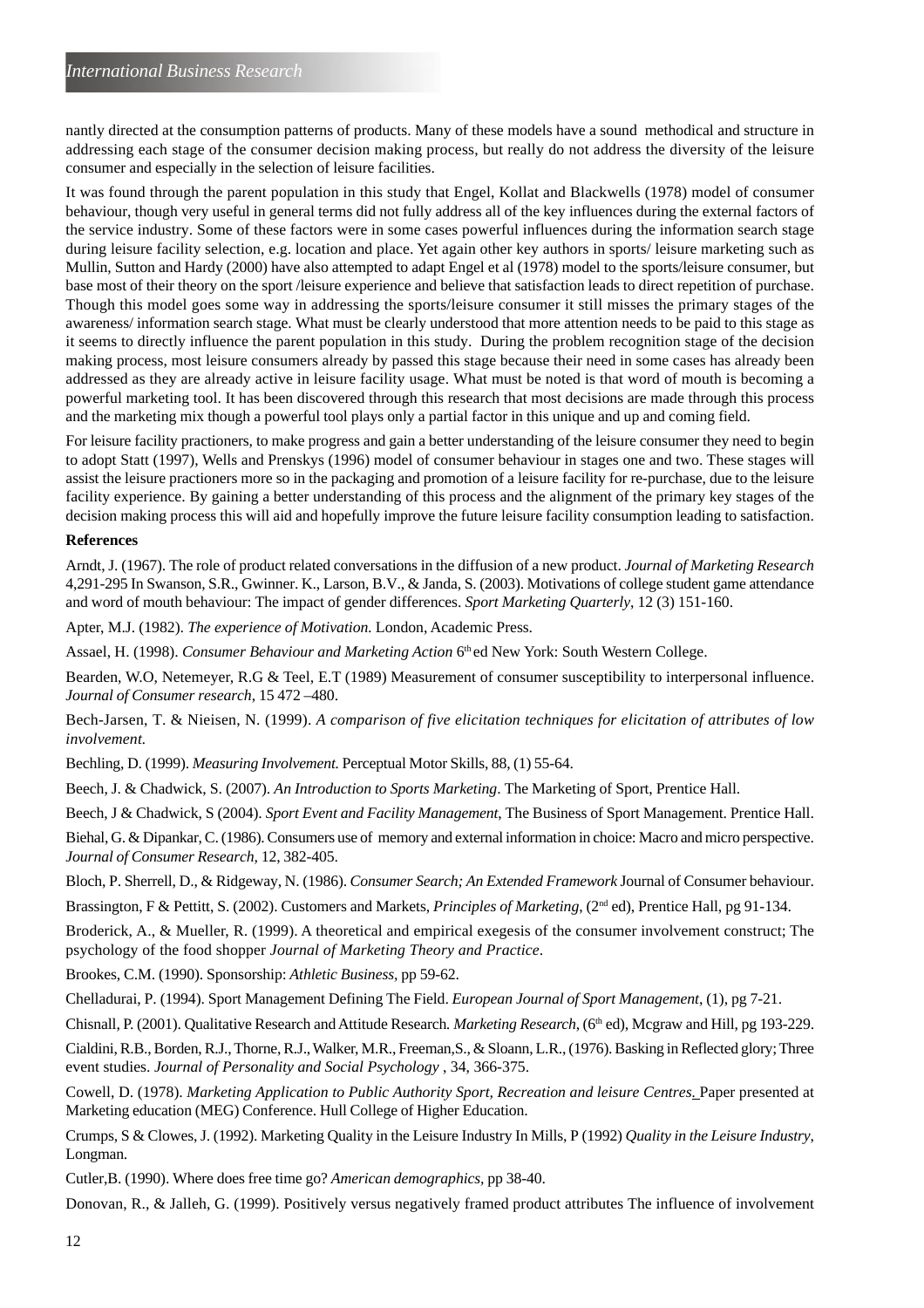*Psychology of Marketing*, 16 (7) 613-630.

Dick, F. (1997). Variations in per iodisation. *Sport Training Principles*, 3<sup>rd</sup>ed, A & C Black, London, pg 302-303.

Douglas, J., Field, G.A & Tarpey, L.X (1974). *Human Behaviour in Marketing*. Colombia, OHIO. Merrill, C.E (1967); Markin, R.J (1974). *Consumer Behaviour; A Cognitive Orientation,* New York, Macmillan, pp 55-56.

Elvin, I. (1993). *Sport & Physical Recreation* (2nd ed) Longman.

Engel, F., Blackwell, R.D & Miniard, P>W. (1990). *Consumer Behaviour* (6<sup>th</sup> ed) Dryden.

Fielding, n>g & Lee, R.M. (1991). *Using Computers in Qualitative Research*, London.

Florenthal, B. (2000). Value differences between risky sports participants and non participants. *Sport Marketing Quarterly,* 1 (9) pg 26-27.

Fullerton,S & Dodge, H.R. (1995). An Application of Market Segmentation in a Sport Marketing Area. *Sport Marketing Quarterly,* 4 (3) pg 43.

Funk, D.C, Mahony, D.F & Havitz, M.E. (2003). Sports Consumer Behaviour: Assessment and Direction. *Sports Marketing Quarterly* 12 (4) pg 200-205.

Game Plan. (1997). *The Game Plan*. Department of Culture, Media and Sport. London.

Getz, D. (1998). Trends, Strategies, and Issues in Sport Event Tourism. *Sports Marketing Quarterly,* 2 (7) pg 8-9.

Gladden, J.M & Funk, D.C. (2002). Developing an Understanding of Brand Association in Sport. Empirical Evidence from Consumer of Professional Sport. *Journal of Sport management,* 16, 54-81.

Graham, P.J. (1992). *A study of the demographic and economic characteristics of spectators attending the US men's clay court Championships.* Sports Marketing Quarterly, 1 (1) pg 25-29.

Gratton, C & Kokolakakis, T. (1997). Financial Games. *Leisure Management,* 17 (7), 13-15.

Grunert, S.C & Schernon, G. (1990). Consumer values in West Germany underlying dimensions and cross cultural comparison with North America. *Journal of Business,* 20, 97-107.

Haggerty,T.R & Paton, G.A.(1994). *The Development of an Internet Based World-Wide Web Multimedia Information Server for International Sport System Research*. Second European Congress on Sport Management- Florence, Italy.

Herbert, D. (1989). *Heritage Sites: Strategies for Marketing and development,* Aylesbury Books.

Howard, D.r & Crompton, J.L. (1995). *Financing Sport.* Morgantown, W.V Fitness Information technology.

Kalawani, M.U., Yim, C., Rinne, H.J & Sugiat, T. (1990). A price expectation model of customer brand choice. *Journal of Marketing research*, 27, 251-262.

Kang, J.H. (2002). *A Structural Model of Image Based and Utilarian Decision-Making Process for Participant Sport Consumption*. Journal of Sport Management 16, 173-189.

Keller, K.L. (1993).Conceptualising, measuring, and managing customer-based brand equity. *Journal of Marketing*, 57 (1), 1-22.

Korman, A. (1974). *The psychology of Motivation.* Englewood Cliffs, N.J Prentice Hall; Runyon, K. (1977). *Consumer Behaviour and the practise of Marketing*. Columbus, OH; C.E Merrill.

Kotler , P. (1999). Developing and using marketing intelligence. *Marketing, How to create win and dominate markets,* Free Press, 73-74.

Kurtzman, J. & Zauhar, J. (1998). Sport Tourism; A business inherency or an innat compulsion. *Visions of Vacation marketing*, 5, (2), 167-175.

Kyle, G.T., Kersetter, D.L & Guadagnolo, F.B. (2003). Manipulating Consumer Price Expectations for a 10K Road race. *Journal of Sport Management* 17, 142-155.

Kumar, V., Karande, K., & Reinartz,W.J. (1998). The impact of internal and external reference prices on brand choices; The moderating role of contextual variables. *Journal of Retailing*, 74, 401-426.

Lancaster, G. & Reynolds, P. (2003). Buyer Behaviour, *Marketing,* Palgrave & Macmillan, pg 50-83.

Lee, P & Beatty. (1992). Practical research: Planning and Design, New York; Macmillan.

Levitt, P. (1960). Marketing Myopia , *Journal of Marketing*; New York Publishing.

Mael, F., & Ashforth,B.E. (1992). *Alu*mni and their Alma mater; A partial test of the reformulated model of organisational identification*. Journal of Organisational Behaviour*, 13,103-123.

Maheswaren, D., & Meyer-Levy, J. (1990). Influence of message framing and involvement. *Journal of Marketing Research*,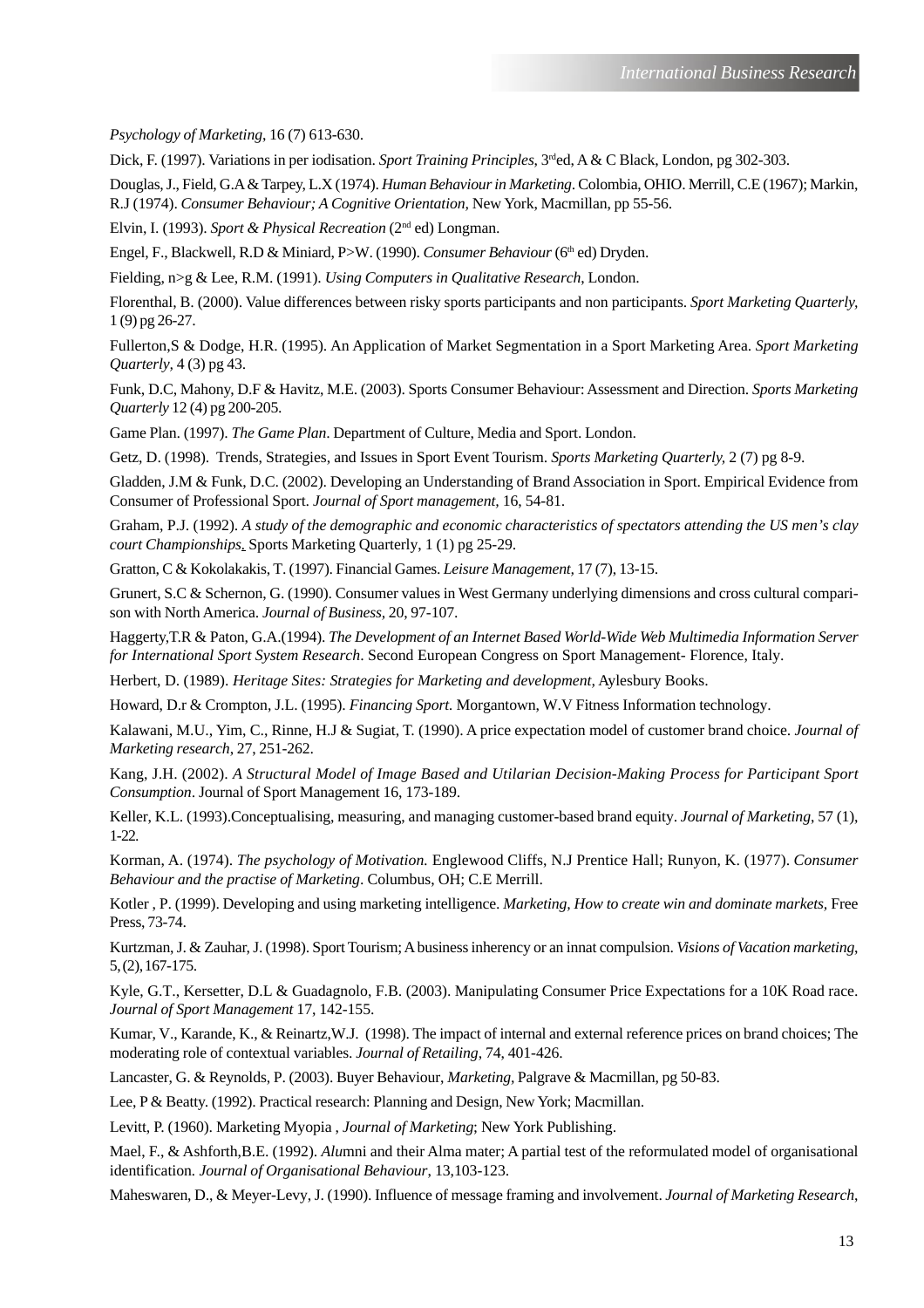27, 362-367.

Manly, L. (1993). Sport Marketing draws a crowd: *The magazine for marketing management, p*.19.

Mayhew, G.E, & Weiner, R.S. (1991). An empirical analysis of internal and external prices using scanner data *. Journal of Consumer research,* 19, 62-70.

Mcdonald, M., & Rascher, D. (2000). Does Bat day Make cents? The Effect of Promotions on the Demand for major League Baseball. *Journal of Sport Management* ,14, 8-27.

Mcghee, N.G., Yoon, Y., & Cradena, D. (2003). Involvement and Travel for Recreational Runners in North Carolina. *Journal of Sport Management*, 17 (1) 305-324.

Mills, P. (1992). *Quality in the Leisure Industry.* Longman.

Milne, G.R & Mcdonald, M.A. (1999). *Sport Marketing:* Managing the exchange process. Sudbury.pp169.

Mullin,B.J, Hardy, S. & Sutton. W. (2000). Perspectives in Sports Consumer behaviour*. Sports Marketing,* Human Kinetics, p676-777.

Mullin, B.J, Hardy, S & Sutton, W.A. (1993). *Sports Marketing,* Champaign IL, Human Kinetics.

Nogaawa, H., Yamaguchi, T & Haigi, Y. (1996). An empirical research on Japanese sport tourism in sports for all events; case studies of a single night event and multiple night event. *Journal of Travel research*, 35, (2) 46-54.

Nagle, T.T. (1987). The Stratgey and tactics of pricing Englewood Cliffs, NJ Prentice Hall. In Mcdonald, M., & Rascher, D. (2000). Does Bat day Make cents? The Effect of Promotions on the Demand for major League Baseball *Journal of Sport Management* 14, 8-27.

Park,C.W, Jaworski,B.J, & MacInnis, D.J. (1986). Strategic brand Concept image management. *Journal of Marketing,* 50, 135-145.

Parks, J.B & Quaterman. (2002). *Contemporary Sports Management*. Champaign IL, Human Kinetics.

Parks,B.J, Zanger, B.K & Quaterman,J .(1998). Sport Management an Overview. *Contemporary Sports Management*. Human Kinetics, pg 8-9.

Pitts, B.G & Mahony, D.F. (1997). *Identification of resources used in the development of content in masters level sport management courses in American and Canadian Programs*. Paper presented at the conference of the North American Society for Sport Management, San Antonio TX.

Pitts, B., & Stotlar, D. (1996). Fundamentals of sport marketing. *Morgantown, WV Fitness Information Technology.*

Pitts, B.G, Fielding, L.W, & Miller, l.k. (1994). Sport Management Survey, Employment Perspectives. *Journal of Physical Education, Recreation and Dance*, 57 (4) 18-21#.

Rice,C. (1997). Predicting and influencing consumer behaviour. *Consumer Behaviour* (2n ed) Butterworth & Heinman, pg210-211.

Shank, D. (1998). *Sports Marketing*, Champaign, Human Kinetics.

Schiffman, L.G & Kanuk, L.L. (2000). Social Class on Consumer Behaviour. *Consumer behaviour*, 7<sup>th</sup> ed, Prentice Hall, New Jersey.

Shef, C.w. (1964). Social categorisation as a function of latitude of acceptance and series range*. Journal of Abnormal Psychology*, 67, 148 -156, In Kyle, G.T, Kersetter, D.L & Guadagnolo, F.B. (2003). Manipulating Consumer Price Expectations for a 10K Road Race. *Journal of Sport Management*, 17, pg143.

Shilbury, D, Quick, S & Westerbeck, H. (1998). The Sport Product. *Strategic Sport Marketing*, Allen & Unwin, pg 88-89.

Shoham, A & Kahle, L.R. (1996). Spectators, Viewers, readers: Communication and Consumption Communities in sport marketing*. Sports Marketing Quarterly*, 5 (1) 11 –19.

Shoham, A., Rose, G.M, Kropp, F & Kahle, L.R. (1997). Generation X Women: A sports Consumption Community Perspective*. Sports Marketing Quarterly* (4) Vol 6 pg23 –24.

Shoulton, J.W & McAlexander, J.H. (1995). Subcultures of Consumption: An ethnography of the new bikers*. Journal of Consumer research,* 22 (1) 43-61.

Sport England. (2006). *English Sports Council Grant Aid and Lottery; Annual Report and Accounts 2006-2006*, Sport England Publication, London.

Spranger, D. (1928). Types of men, the psychology and ethics of personality; In Florenthal, B. (2000). Value differences between risky sports participants and no participants. *Sport Marketing Quarterly*, pg 27.

Sutton,W.A., Mcdonald,M.A., Milne,G.R.,& Cimperman,J. (1997). Creating and fostering fan identification in profession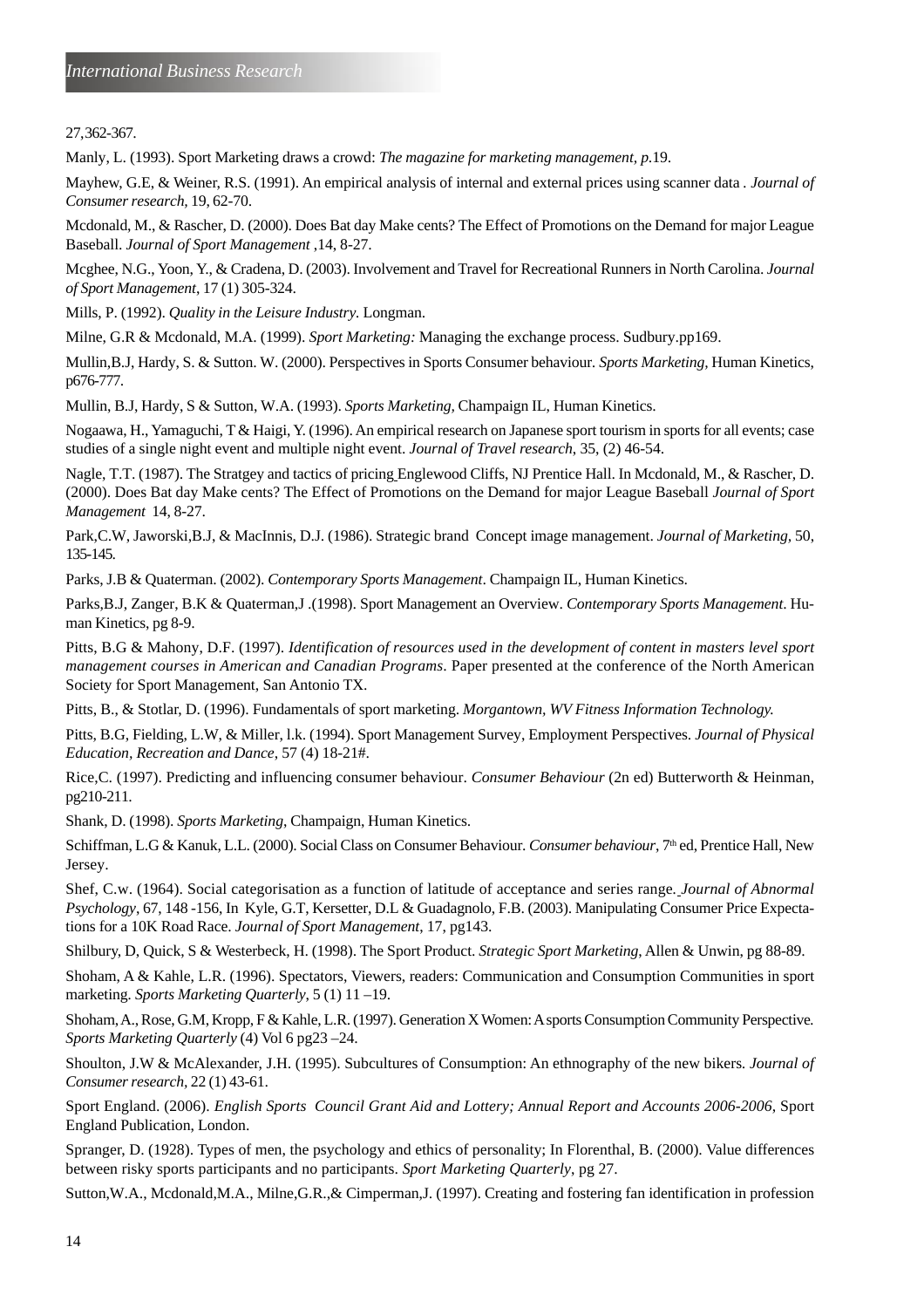sports. *Sport marketing Quarterly*, 6(1) 15-22.

Silverman, G. (1997). How to harness the awesome power of word of mouth. *Direct Marketing, 60,* 32-37.

Statt, D. (1997). *Consumer Behaviour,* Palgrave.

Steer, M. (2005). *Marketing professionals in the leisure and recreation industry;* Recreation Manager. Institute of Sport and Recreation Management Publication.

Swanson, S.R., Gwinner. K., Larson, B.V., & Janda, S. (2003). Motivations of college student game attendance and word of mouth behaviour: The impact of gender differences. *Sport Marketing Quarterly*, 12 (3) 151-160.

Take Em Out To The Ball Park. (1998). USA Today p 12 In Mcdonald, M., & Rascher, D. (2000). Does Bat day Make cents? The Effect of Promotions on the Demand for major League Baseball. *Journal of Sport Management*, 14, 8-27.

Torkildsen, G. (2005). *Marketing of Leisure and Recreation Management* (5th ed) EF Spon Pres.

Veal, A.J. (1997). Qualitative Research Methods for Leisure and Tourism 2nd ed, Pitmam pg 129-130.

Allport G.W & Vernon P.E. (1931). *Journal of Abnormal and Social Psychology*.

Waldrop,J & Exeter, T.(1990). What the 1990 census will show*.* A*merican Demographics* P25.

Walters, G.C. (1978). The Nature of the Consumer. *Consumer Behaviour, Theory and Practice*, 3<sup>rd</sup> ed. R.Irwin.

Wasson,C.R, Sturvidnat,F.D & McConaughy,D.H. (1968). *Competition and Human Behaviour*; New York; Appleton-Century-Crofts, pp 6-8.

Wann,D.L. & Branscombe,N.R.(1990). Die hard and fair-weather fans; Effects of identification on BIRGing and CORGing tendencies*. Journal of Sport and Social* issues, 14 (2), 103-117.

Ward, C and Robertson, T.S. (1973). *Consumer behaviour; Theoretical Sources,* Englewood Cliffs, N.J prentice Hall p 6-7.

Wyer, R.S & Srull, T.K. (1986). Human Cognition in its social context. *Psychological Review,* 322-359. In Swanson, S.R., Gwinner. K., Larson, B.V. & Janda, S. (2003). Motivations of college student game attendance and word of mouth behaviour: The impact of gender differences. *Sport Marketing Quarterly*, 12 (3) 151-160.

Zuckerman,M. (1974). The Sensation Seeking Motive; in Macher, B.A (1999), *Progress in experiential personality research*. New York; Academic Press.



Figure 1. Complete model of consumer behaviour (Engel Et al 1990)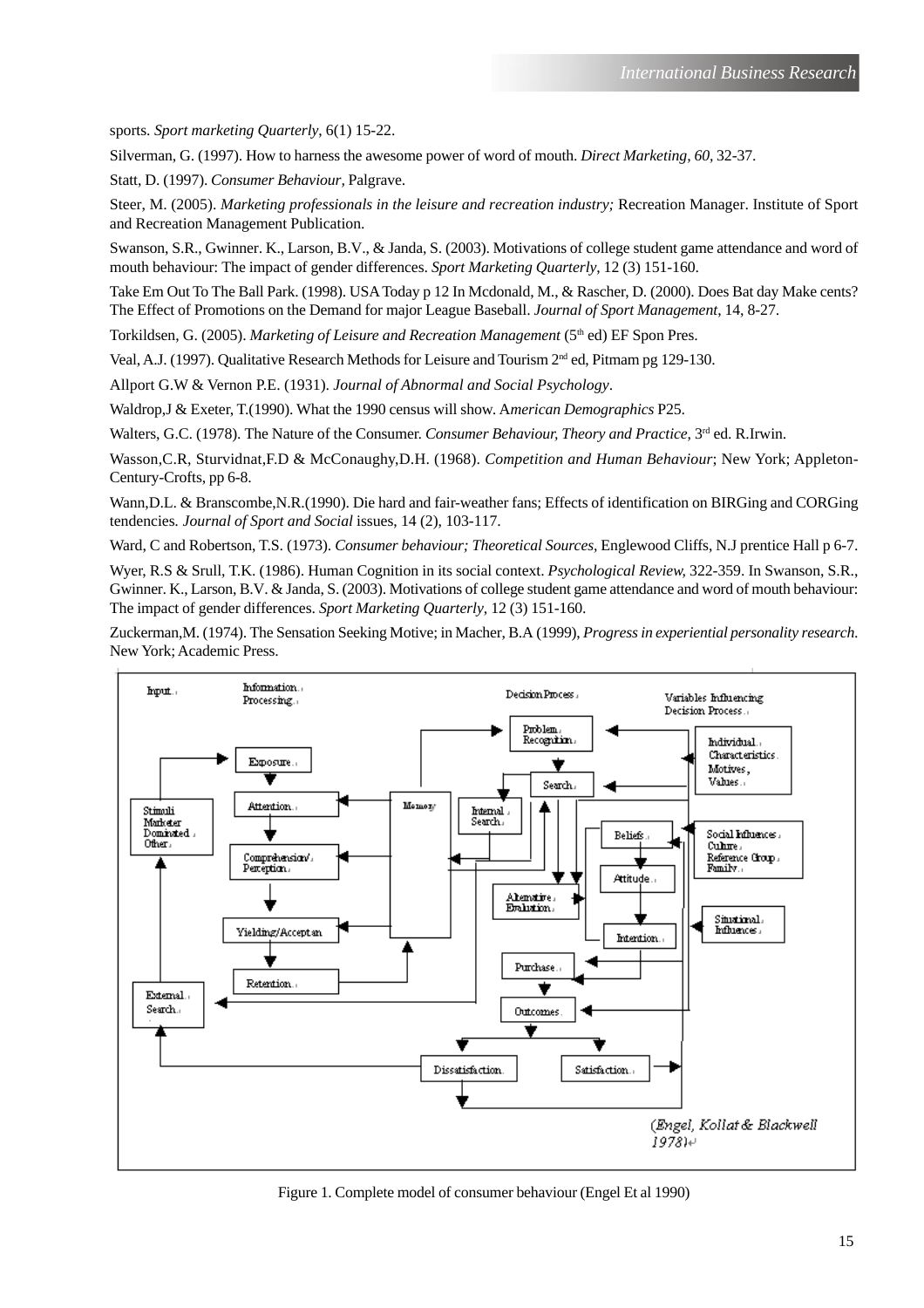

Figure 2. Leisure Planning Process (*Adapted Herbert, 1989)*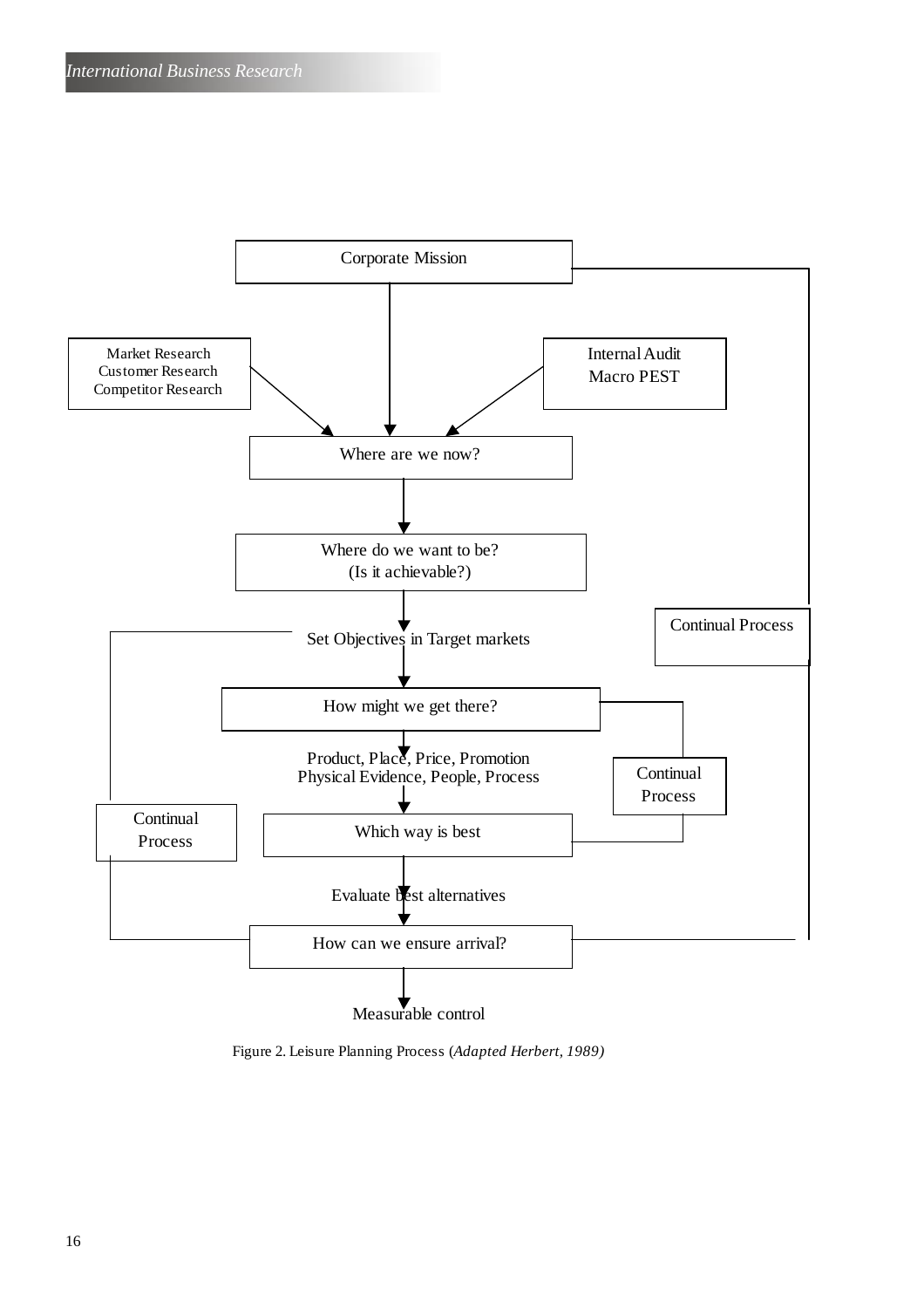

Figure 3. The Value Structure: A conceptual Model (Florenthal, 2000)



Figure 4. The decision making process *(Adapted from Wells & Prensky, 1996)*



Figure 5. Consumer behaviour in sport *(Adapted from Mullins, Hardy & Sutton, 2000)*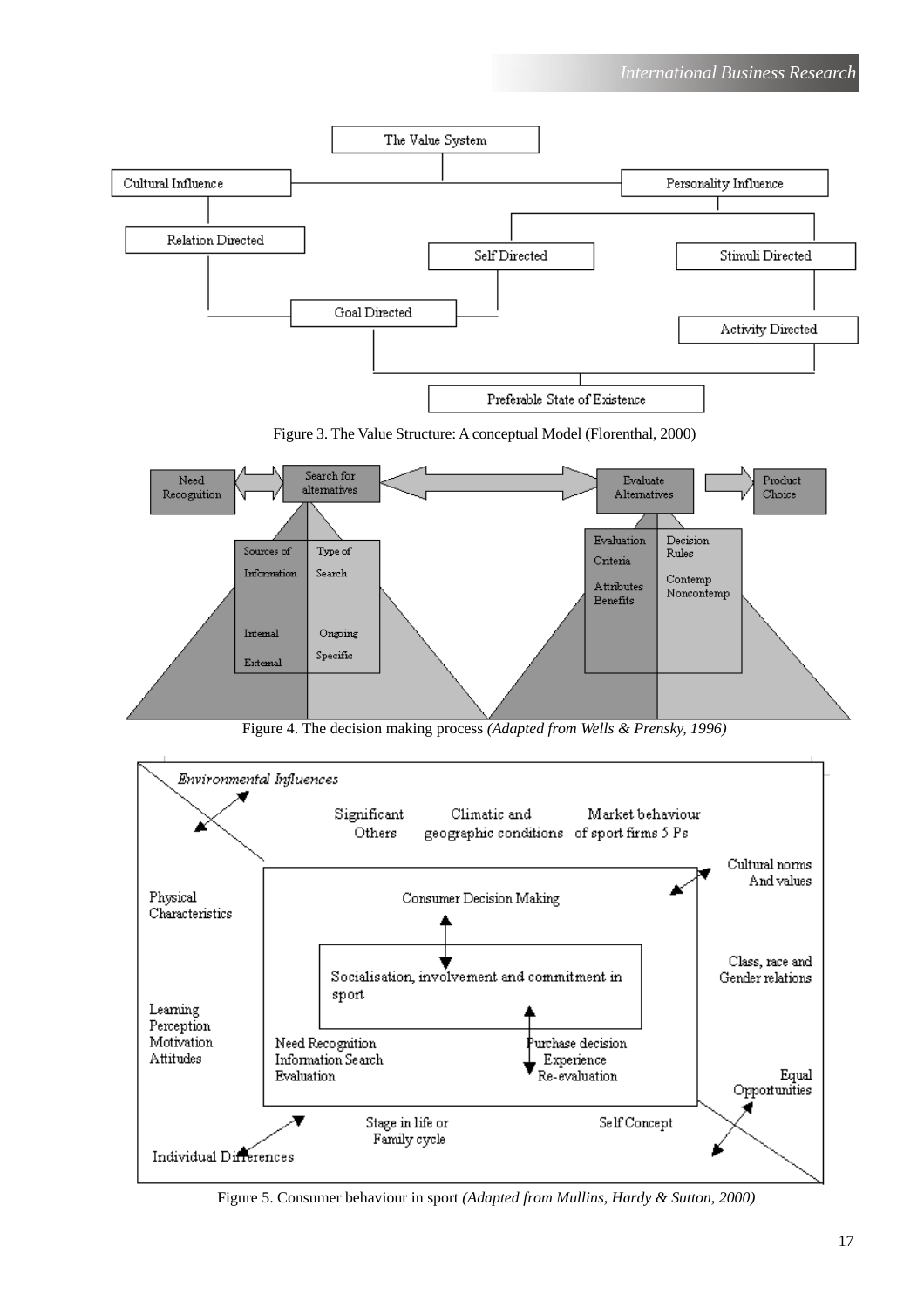

 Figure 6. The Consumer Buying decision making process and its influencing factors *(Adapted from Brassington and Pettitt, 2000)*



Consumers Visits to Leisure Facilities

Figure 7. Consumers Visits to Leisure Facilities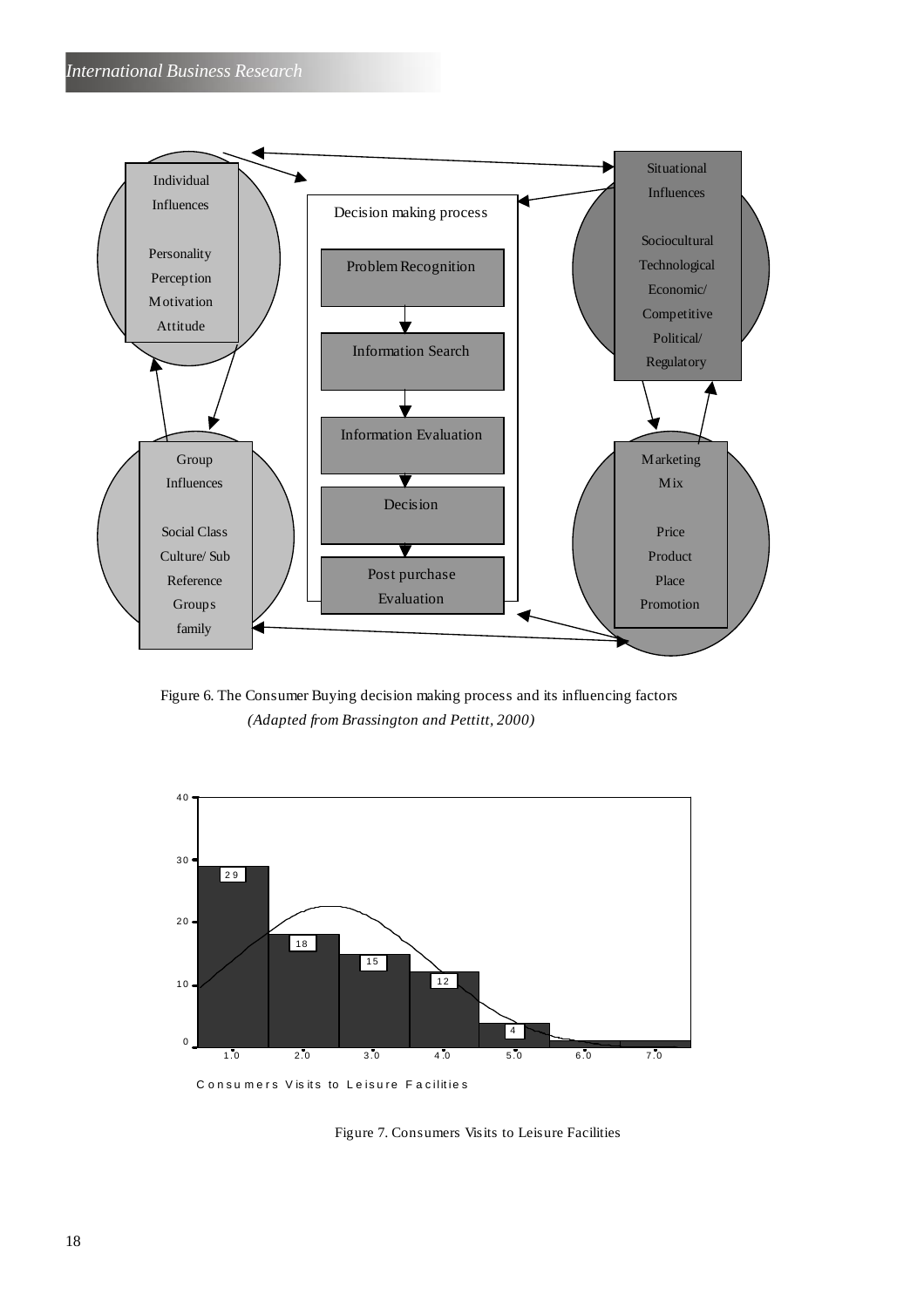

Con sumers Visits to Leisure Facilities







Figure 9. Selecting of facilities based on price of activities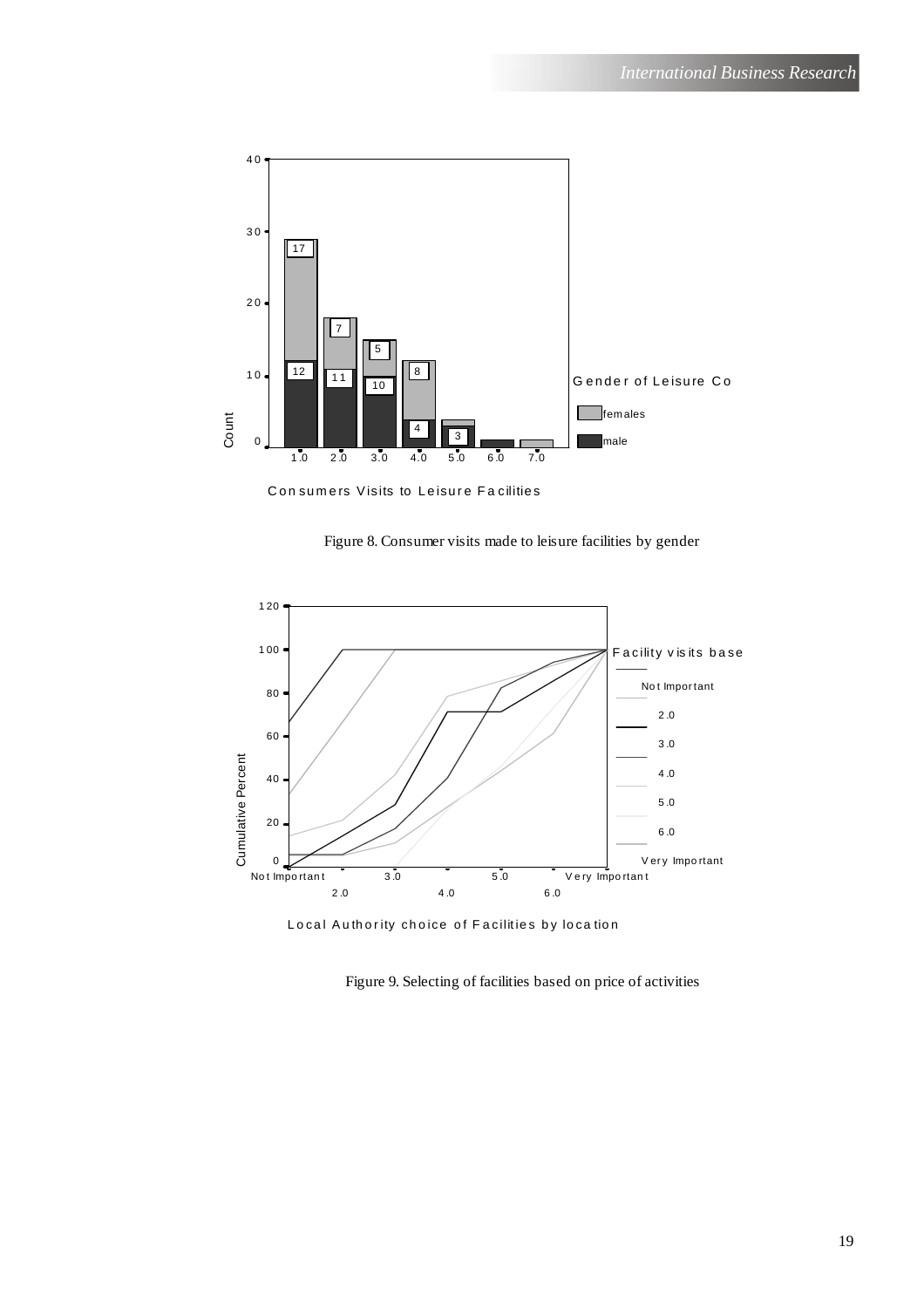

Facility visits based on promotional strategy

Figure 10. Activities/ Facilities chosen based on external promotion



Figure 11. Physical activity level by sex, 1994 and 1998, England (Health Survey for England, 1998)

| Table 1. Visits made to a local authority influenced by the marketing mix |  |
|---------------------------------------------------------------------------|--|
|---------------------------------------------------------------------------|--|

|                | Local       |               |                 |              |                 |
|----------------|-------------|---------------|-----------------|--------------|-----------------|
|                | Authority   |               | Word of         | Facility     | Facility visits |
|                | choice of   | Social        | Mouth/          | visits based | based on        |
|                | Facilities  | Experience of | regular user    | on pricing   | promotional     |
|                | by location | Facilities    | of the Facility | strategies   | strategy        |
| Chi-Square     | 4.257       | 1.336         | 3.184           | 1.421        | 7.507           |
| df             | 6           | 6             | 6               | 6            | 6               |
| Asymp.<br>Sig. | .642        | .970          | .785            | .965         | .277            |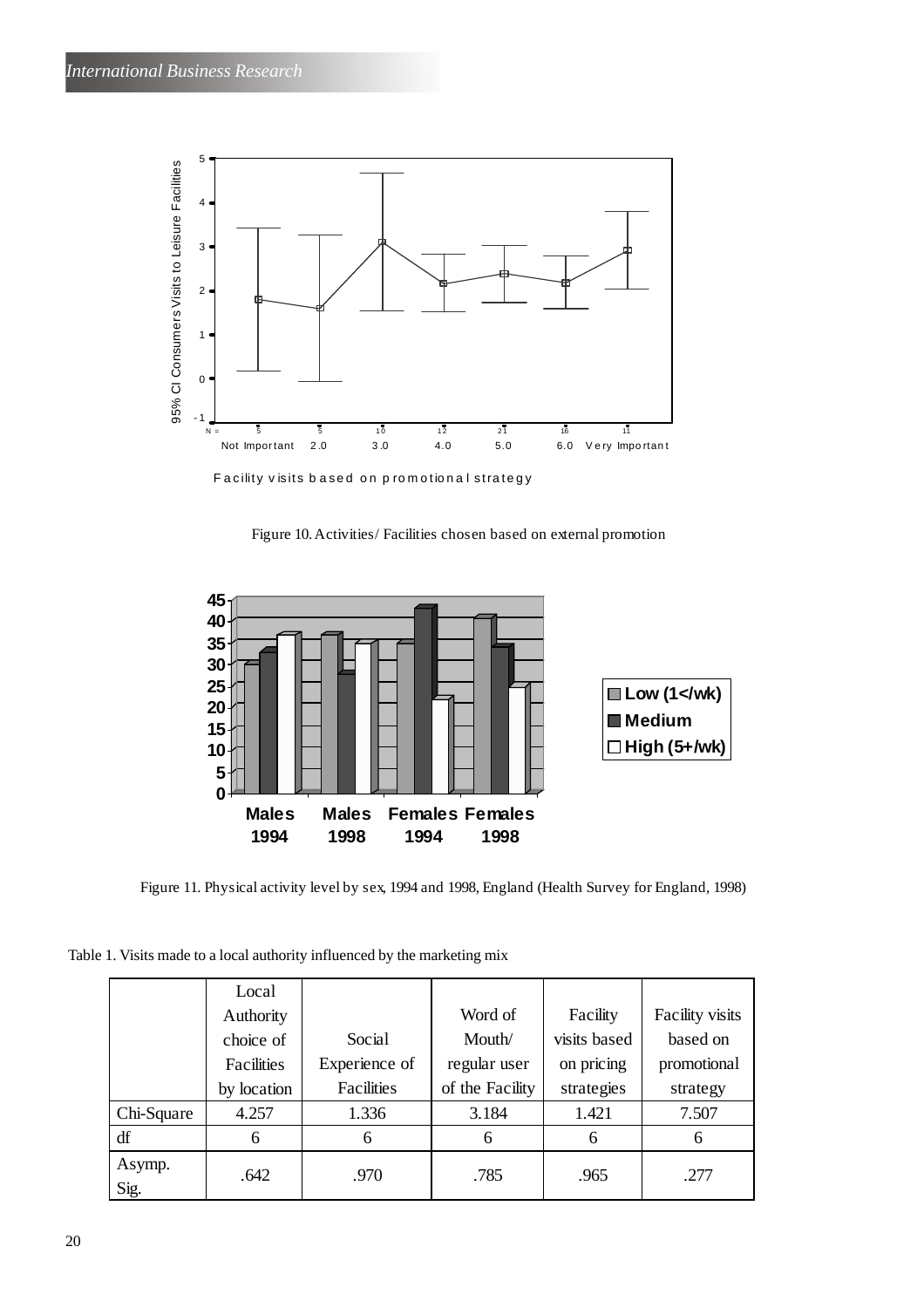|       |            |           |         | Valid   | Cumulative |
|-------|------------|-----------|---------|---------|------------|
|       |            | Frequency | Percent | Percent | Percent    |
| Valid | <b>Not</b> | 9         | 11.3    | 11.3    | 11.3       |
|       | Important  |           |         |         |            |
|       | 2.0        | 5         | 6.3     | 6.3     | 17.5       |
|       | 3.0        | 8         | 10.0    | 10.0    | 27.5       |
|       | 4.0        | 19        | 23.8    | 23.8    | 51.3       |
|       | 5.0        | 14        | 17.5    | 17.5    | 68.8       |
|       | 6.0        | 11        | 13.8    | 13.8    | 82.5       |
|       | Very       | 14        | 17.5    | 17.5    | 100.0      |
|       | Important  |           |         |         |            |
|       | Total      | 80        | 100.0   | 100.0   |            |

Table 2. Local Authority choice of Facilities by location

Table 3. Choice of Local Authority Leisure Facilities based on cost

|            | Local             |
|------------|-------------------|
|            | Authority         |
|            | choice of         |
|            | <b>Facilities</b> |
|            | by location       |
| Chi-Square | 31.457            |
| df         | 6                 |
| Asymp.     | .000              |
| Si         |                   |

Table 4. Consumers response lifestyles and backgrounds

| Gender | Single | Marital<br><b>Status</b> | Children | Professional | Student | Travel | income |
|--------|--------|--------------------------|----------|--------------|---------|--------|--------|
| Male   | 2      |                          |          |              |         | ↑      | 2      |
| Female | ↑      | ◠                        | ↑        |              |         | ↑      | C      |

Table 5. Evaluating Leisure Facility Selection

| <b>Reasons for Event Selection</b> | Number of Responses |
|------------------------------------|---------------------|
| Location/Place                     | $\overline{4}$      |
| Price                              | $\overline{4}$      |
| Product/Package                    | 3                   |
| Promotion                          | 2                   |
| Atmosphere/ Experience             | $\overline{4}$      |
| Reputation                         |                     |